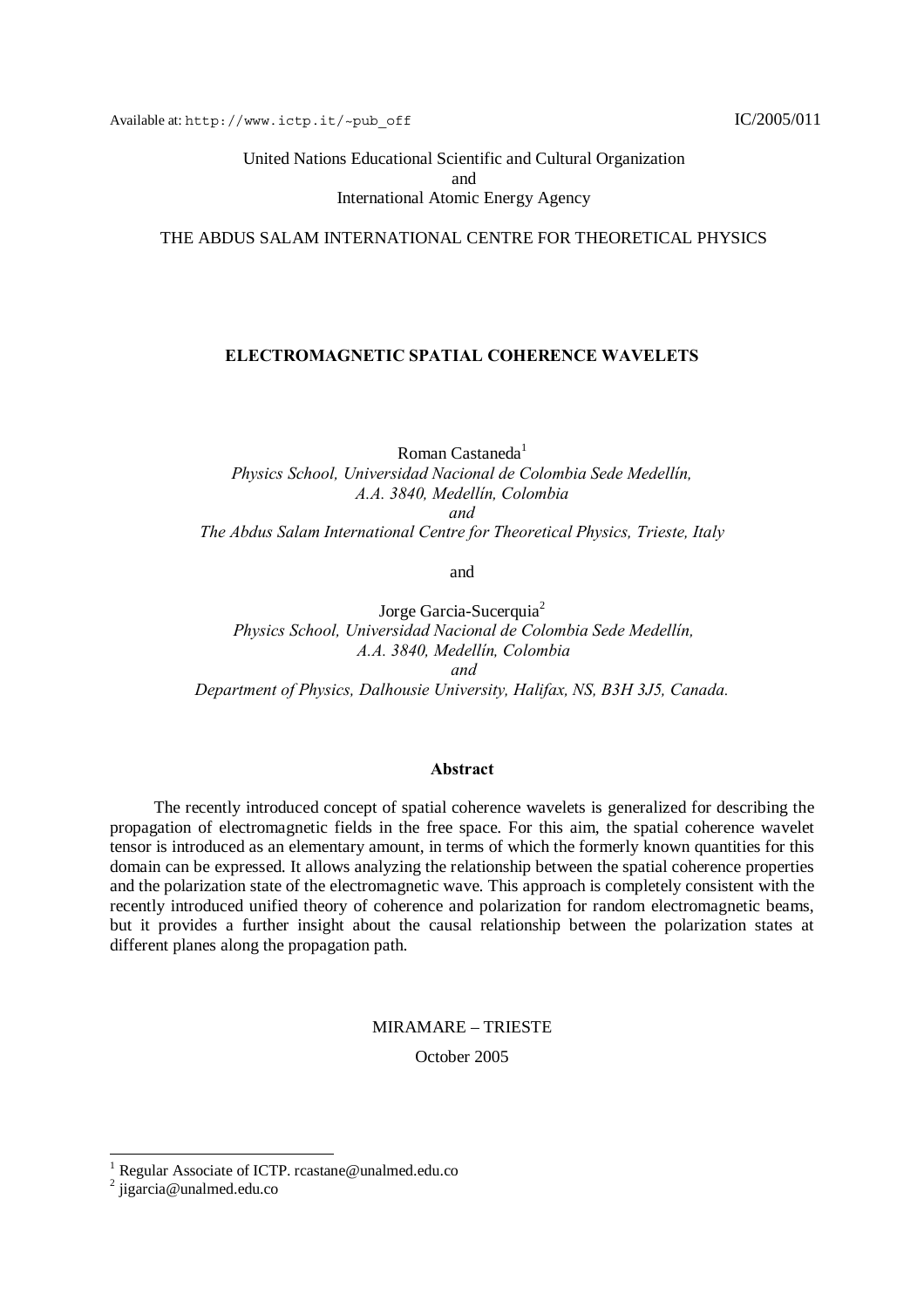# **1. INTRODUCTION**

Spatial coherence properties of scalar optical fields and their propagation have been fairly described by the second-order spatial coherence theory [1, 2]. The cornerstone of the theory is the cross-spectral density, which was introduced by Wolf. It can be expressed as the superposition of spatial coherence wavelets, a more elementary concept recently introduced [3, 4]. In terms of such wavelets the role of the spatial coherence in interference, diffraction, imaging process and radiometry has been discussed in the literature [5-7].

New developments in optics, as for instance the nano-optics and micro-structured materials, pointed out the relevance of the polarization of the optical field. The Stokes parameters [1] provide the most classical treatment of polarization, which predates the Maxwell's electromagnetic theory. Jones matrices [1] provide an alternative methodology in the framework of the electromagnetic theory. However, such approaches have the limitation of providing only information about the correlation between Cartesian components of the electric field vector at one point in the space-time reference frame, which has been recognised as an important drawback of these methodologies [8, 9].

Recent investigations indicate that the changes of polarization along the light propagation should be properly described by taking into account the spatial coherence properties of the optical field. This fact has propelled the extension of the scalar theory of coherence to the electromagnetic domain, in such a way that the electromagnetic theory of optical coherence has become a field of intense research in the last years [8-20].

In this context, we propose the electromagnetic spatial coherence wavelets as an elementary quantity for describing the unified propagation of power, correlation and polarization of optical fields. It should be specified by a set of tensors that propagate together. Each tensor should be determined by the correlation between the Cartesian components of the electric and the magnetic field vectors at pairs of points on specific planes.

In this paper we are specifically concerned with the electric component of the electromagnetic spatial coherence wavelets. The extension of our proposal to the magnetic fields is straightforward. We will analyze the relationship between its components and the polarization state of the electromagnetic wave. From this standpoint, the polarization of light acquires a non-local meaning, in counter part to the local significance of its classical version, a feature also analyzed by Gori [9].

The results show that our approach is completely consistent with the recently introduced unified theory of coherence and polarization for random electromagnetic beams and all the new knowledge supported on it [8,15,18-20], but it provides additional insight about the causal relationship between the polarization states at different planes along the propagation path.

# **2. ELECTROMAGNETIC SPATIAL COHERENCE WAVELETS**

Let us represent an electromagnetic wave in paraxial propagation in free space, by means of a Cartesian coordinate system with the *z-*axis parallel to the direction of propagation. The aperture plane *A* and the observation plane are placed perpendicular to the *z-*axis, at a distance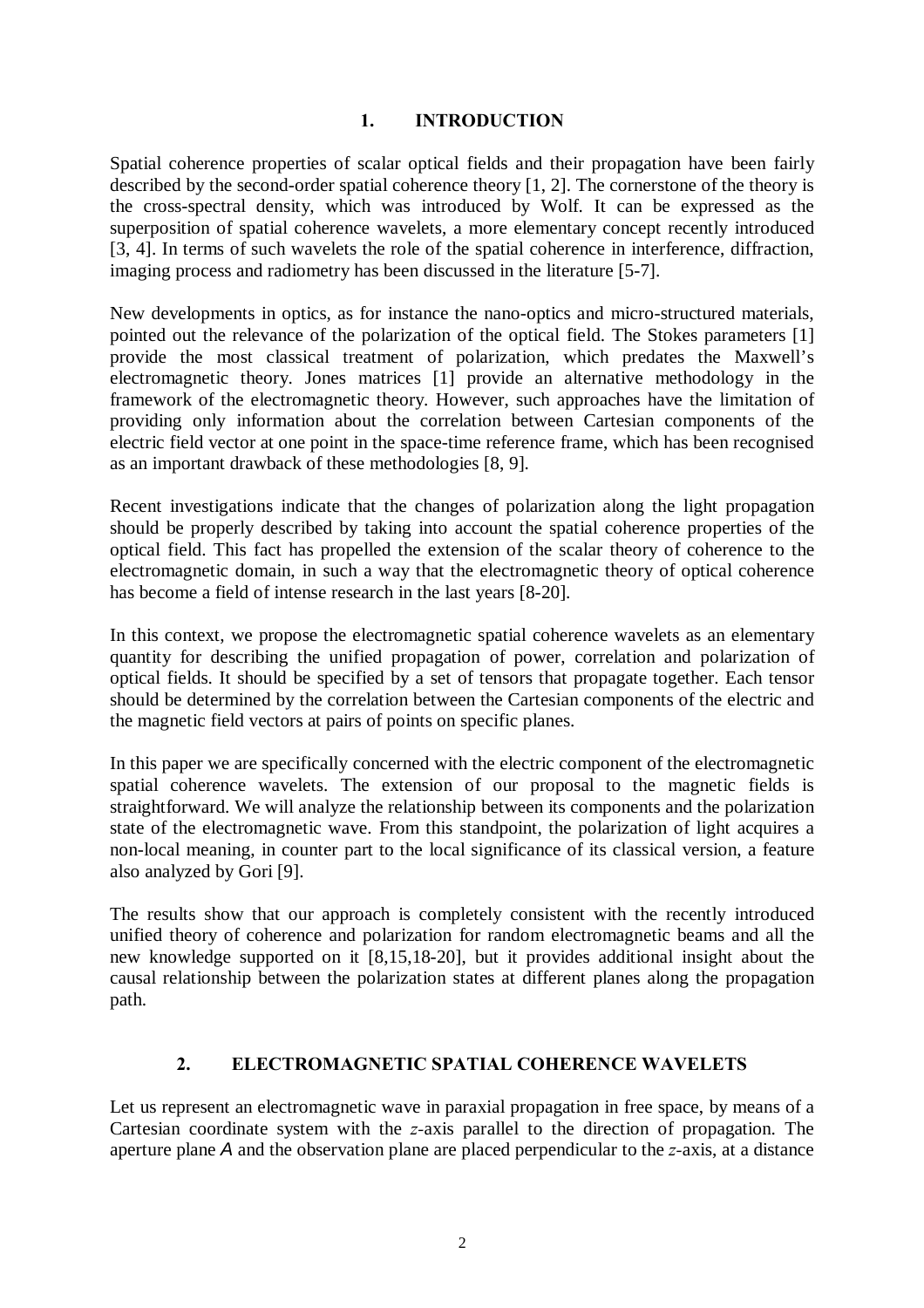*z* each other, as depicted in Figure 1. Thus, its electric field vectors at each point on those planes can be decomposed into *x-* and *y*-components*.*

We also use centre and difference coordinates on both planes, as defined in Refs. [3, 4], which are labelled as  $(\mathbf{r}'_A, \mathbf{r}'_D)$  and  $(\mathbf{r}_A, \mathbf{r}_D)$  respectively. The vectors  $\mathbf{r}'_A \pm \frac{\mathbf{r}_D}{2}$ *D A*  $\mathbf{r}'_4 \pm \frac{\mathbf{r}'_D}{2}$  and 2  $A \pm \frac{D}{2}$  $\mathbf{r}_4 \pm \frac{\mathbf{r}_D}{2}$  denote the positions of pairs of points on those planes (Figure1).

The electromagnetic wave can be represented in terms of spatial coherence wavelets [3, 4] by applying this concept to the components of both the electric (**E**) and the magnetic (**H**) field vectors. Equation (1) denotes the canonical form of the wavelets for a wave of frequency *v*, wavelength  $\lambda$  and wave number  $k = \frac{2\pi}{\lambda}$ , i.e.:

$$
\boldsymbol{W}_{lm}^{AB}\left(\mathbf{r}_A + \frac{\mathbf{r}_D}{2}, \mathbf{r}_A - \frac{\mathbf{r}_D}{2}, \mathbf{r}'_A; \nu\right) = \mathbf{S}_{lm}^{AB}\left(\mathbf{r}_A, \mathbf{r}'_A; \nu\right) e^{-i\frac{k}{z}\mathbf{r}_D \cdot \mathbf{r}'_A},\tag{1}
$$

where the superscripts *AB* point out the involved field vectors and the subscripts *l* and *m* stand for *x* and *y*, specifying the Cartesian components of these field vectors.



**Fig. 1: Cartesian co-ordinate axes and centre and difference coordinates** 

Equation (1) determines a set of four tensors with four elements, which can be represented by 2x2 matrices of the form  $\overline{\phantom{a}}$  $\overline{\phantom{a}}$ ⎦  $\overline{\phantom{a}}$  $\mathsf I$  $\mathsf{I}$ ⎣  $\vert = \vert$ ⎠  $\left(\mathbf{r}_{A}+\frac{\mathbf{r}_{D}}{2},\mathbf{r}_{A}-\frac{\mathbf{r}_{D}}{2},\mathbf{r}_{A}^{\prime};\nu\right)$ ⎝  $\left(\mathbf{r}_A + \frac{\mathbf{r}_D}{2}, \mathbf{r}_A - \frac{\mathbf{r}_D}{2}, \mathbf{r}_A'; v\right) = \begin{vmatrix} \mathbf{W}_{xx}^{AB} & \mathbf{W}_{xy}^{AB} \\ \mathbf{W}_{AB} & \mathbf{W}_{AB}^{AB} \end{vmatrix}$ *yy AB yx AB xy AB xx*  $\mathbf{M}_A + \frac{\mathbf{r}_D}{2}$ ,  $\mathbf{r}_A - \frac{\mathbf{r}_D}{2}$ ,  $\mathbf{r}'_A$ ;  $\mathbf{v}$  $\bigg) = \begin{vmatrix} \mathbf{W}_{xx}^{AB} & \mathbf{W}_{yx} \\ \mathbf{W}_{yx}^{AB} & \mathbf{W}_{xy} \end{vmatrix}$  $\mathbf{W}\left(\mathbf{r}_{A}+\frac{\mathbf{r}_{D}}{2},\mathbf{r}_{A}-\frac{\mathbf{r}_{D}}{2},\mathbf{r}'_{A};v\right)=\begin{vmatrix}\mathbf{W}_{x}^{AB} & \mathbf{W}_{x}^{AB}\\ \mathbf{w}_{x}^{AB} & \mathbf{w}_{xy}^{AB}\end{vmatrix}$ . This tensor set

defines the *electromagnetic spatial coherence wavelet*, whose electric component, *the electric spatial coherence wavelet tensor*, is labelled by  $A=B=E$ . Similarly, the magnetic component *(the magnetic spatial coherence wavelet tensor)* is labelled by  $A=B=H$ , and the combinations (*A=E*, *B=H*) and (*A=H*, *B=E*) provide *mixed spatial coherence wavelet tensors.* Furthermore,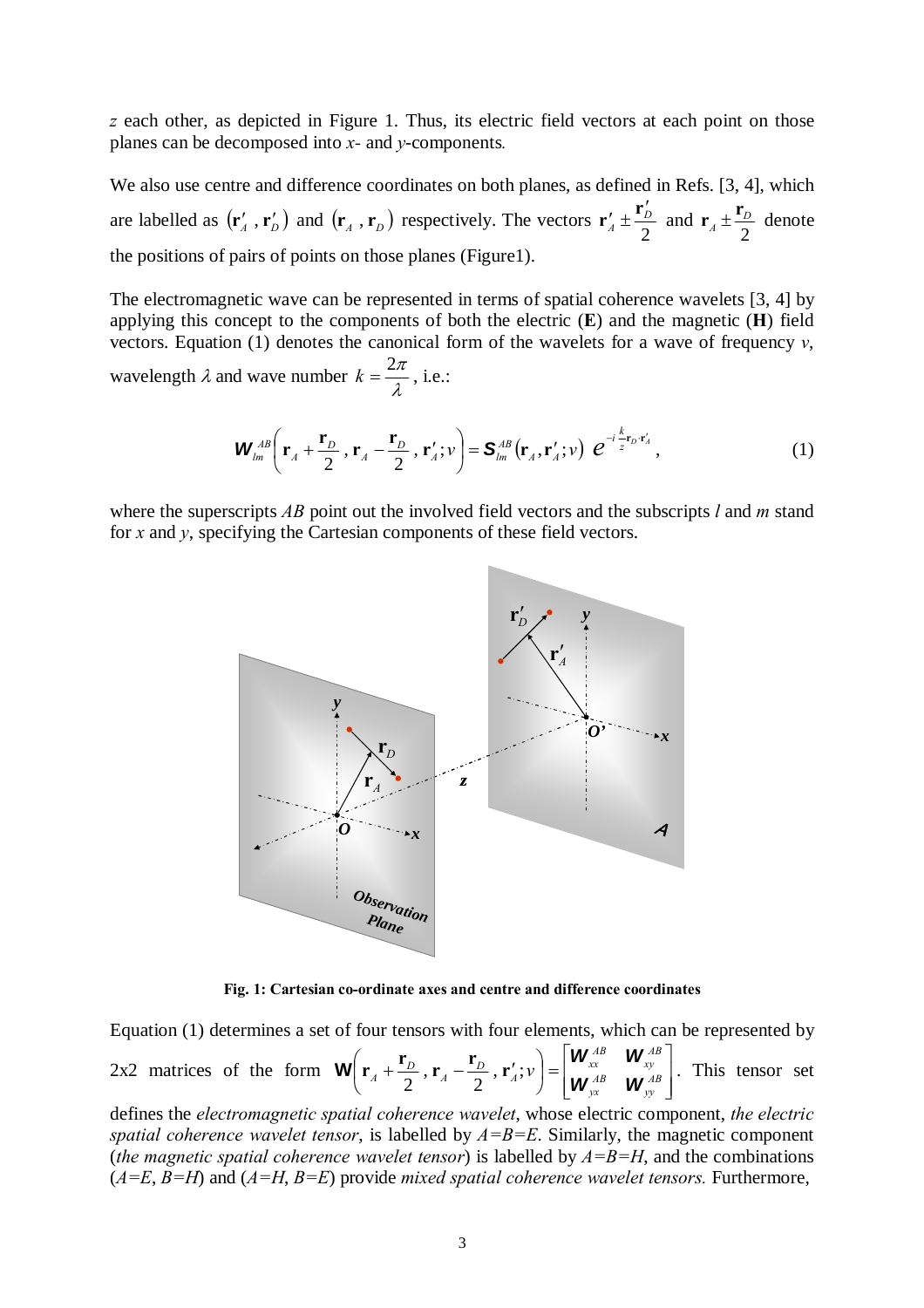$$
\mathbf{S}_{lm}^{AB}\left(\mathbf{r}_A\right,\mathbf{r}_A';v\right) = \iint_A W_{lm}^{AB}\left(\mathbf{r}_A'+\frac{\mathbf{r}_D'}{2},\mathbf{r}_A'-\frac{\mathbf{r}_D'}{2};v\right)e^{i\frac{k}{z}(\mathbf{r}_A'-\mathbf{r}_A)\mathbf{r}_D'}d^2r_D'\,,\tag{2}
$$

denotes the corresponding marginal power spectrum [3, 4], with  $W_{lm}^{AB}$   $\mathbf{r}'_A + \frac{\mathbf{r}_D}{2}$ ,  $\mathbf{r}'_A - \frac{\mathbf{r}_D}{2}$ ;  $v \mid$ ⎠  $\left(\mathbf{r}'_A+\frac{\mathbf{r}'_D}{2},\mathbf{r}'_A-\frac{\mathbf{r}'_D}{2};v\right)$ ⎝  $W_{lm}^{AB}\left(\mathbf{r}'_A+\frac{\mathbf{r}'_D}{2},\mathbf{r}'_A-\frac{\mathbf{r}'_D}{2};v\right)$  $r_{lm}^{AB}$ **(** $\mathbf{r}'_A + \frac{\mathbf{r}'_D}{2}$ **,**  $\mathbf{r}'_A - \frac{\mathbf{r}'_D}{2}$ **;** the elements of the (electric, magnetic or mixed) cross-spectral density tensor  $\overline{\phantom{a}}$ ⎠  $\left(\mathbf{r}'_4+\frac{\mathbf{r}'_D}{2},\mathbf{r}'_4-\frac{\mathbf{r}'_D}{2};v\right)$ ⎝  $W\left(\mathbf{r}'_A + \frac{\mathbf{r}'_D}{2}, \mathbf{r}'_A - \frac{\mathbf{r}'_D}{2}; v\right)$  [2] at the *A* plane. Consequently, equation (2) determines *the electric, magnetic and mixed marginal power spectrum tensors*, each one with four elements that can be arranged as  $\mathbf{S}(\mathbf{r}_A, \mathbf{r}'_A; v) = \begin{vmatrix} \mathbf{x}_x & \mathbf{x}_y \\ \mathbf{S}_{yx}^{AB} & \mathbf{S}_{yy}^{AB} \end{vmatrix}$ ⎦  $\overline{\phantom{a}}$  $\mathsf I$  $\mathsf{I}$ ⎣  $\mathbf{S}_{x}^{AB}$   $\mathbf{S}_{xy}^{AB}$   $\mathbf{S}_{xy}^{AB}$   $\mathbf{S}_{xy}^{AB}$ *yy AB yx AB xy AB*  $\mathbf{X}_A \cdot \mathbf{r}_A' \cdot \mathbf{v} = \begin{vmatrix} \mathbf{S}_{xx} & \mathbf{S} \\ \mathbf{S}_{yx}^{AB} & \mathbf{S} \end{vmatrix}$  $S(\mathbf{r}_A, \mathbf{r}_A'; v) = \begin{bmatrix} S_{\mathcal{X}^R}^{\mathcal{A}^B} & S_{\mathcal{X}^P}^{\mathcal{A}^B} \\ \mathbf{r}_{\mathcal{X}^R} & S_{\mathcal{X}^P}^{\mathcal{A}^B} \end{bmatrix}$  in matrix notation. It is useful to express equation (2) in matrix notation as

$$
\mathbf{S}(\mathbf{r}_A,\mathbf{r}_A';v) = \int_A \mathbf{W}\left(\mathbf{r}_A' + \frac{\mathbf{r}_D'}{2},\mathbf{r}_A' - \frac{\mathbf{r}_D'}{2};v\right) e^{i\frac{k}{z}(\mathbf{r}_A'-\mathbf{r}_A')\mathbf{r}_D'} d^2r_D',
$$

a rule that we will follow for all the tensor integrals below. Equations (1) and (2) constitute the support of our analysis.

According to the second-order spatial coherence theory [1, 2], the propagation of the spatial coherence properties of the electromagnetic wave, from the *A* plane to the observation plane in Fresnel-Fraunhofer domain (i.e. paraxial approach), is described by the expression

$$
\mathbf{W}\left(\mathbf{r}_{A}+\frac{\mathbf{r}_{D}}{2},\mathbf{r}_{A}-\frac{\mathbf{r}_{D}}{2};\nu\right)=\left(\frac{1}{\lambda z}\right)^{2}e^{i\frac{k}{z}\mathbf{r}_{A}\mathbf{r}_{D}}\iint_{AA}\mathbf{W}\left(\mathbf{r}_{A}^{\prime}+\frac{\mathbf{r}_{D}^{\prime}}{2},\mathbf{r}_{A}^{\prime}-\frac{\mathbf{r}_{D}^{\prime}}{2};\nu\right)e^{i\frac{k}{z}\mathbf{r}_{A}^{\prime}\mathbf{r}_{D}^{\prime}}\n\tag{3}
$$
\n
$$
e^{-i\frac{k}{z}(\mathbf{r}_{A}\mathbf{r}_{D}^{\prime}+\mathbf{r}_{D}\mathbf{r}_{A}^{\prime})}d^{2}r_{A}^{\prime}d^{2}r_{D}^{\prime}
$$

On making use of equations (1) and (2) on (3), it yields

$$
\mathbf{W}\left(\mathbf{r}_{A} + \frac{\mathbf{r}_{D}}{2}, \mathbf{r}_{A} - \frac{\mathbf{r}_{D}}{2}; \nu\right) = \left(\frac{1}{\lambda z}\right)^{2} e^{i\frac{k}{z}\mathbf{r}_{A}\mathbf{r}_{D}} \int_{A} \mathbf{W}\left(\mathbf{r}_{A} + \frac{\mathbf{r}_{D}}{2}, \mathbf{r}_{A} - \frac{\mathbf{r}_{D}}{2}, \mathbf{r}'_{A}; \nu\right) d^{2}r'_{A}
$$
  
\n
$$
= \left(\frac{1}{\lambda z}\right)^{2} e^{i\frac{k}{z}\mathbf{r}_{A}\mathbf{r}_{D}} \int_{A} \mathbf{S}(\mathbf{r}_{A}, \mathbf{r}'_{A}; \nu) e^{-i\frac{k}{z}\mathbf{r}_{D}\mathbf{r}'_{A}} d^{2}r'_{A}
$$
 (4)

By evaluating equation (4) for  $\mathbf{r}_D = 0$  we obtain the *electric, magnetic and mixed power spectrum tensors*  $S(r_4; v)$  [2], i.e.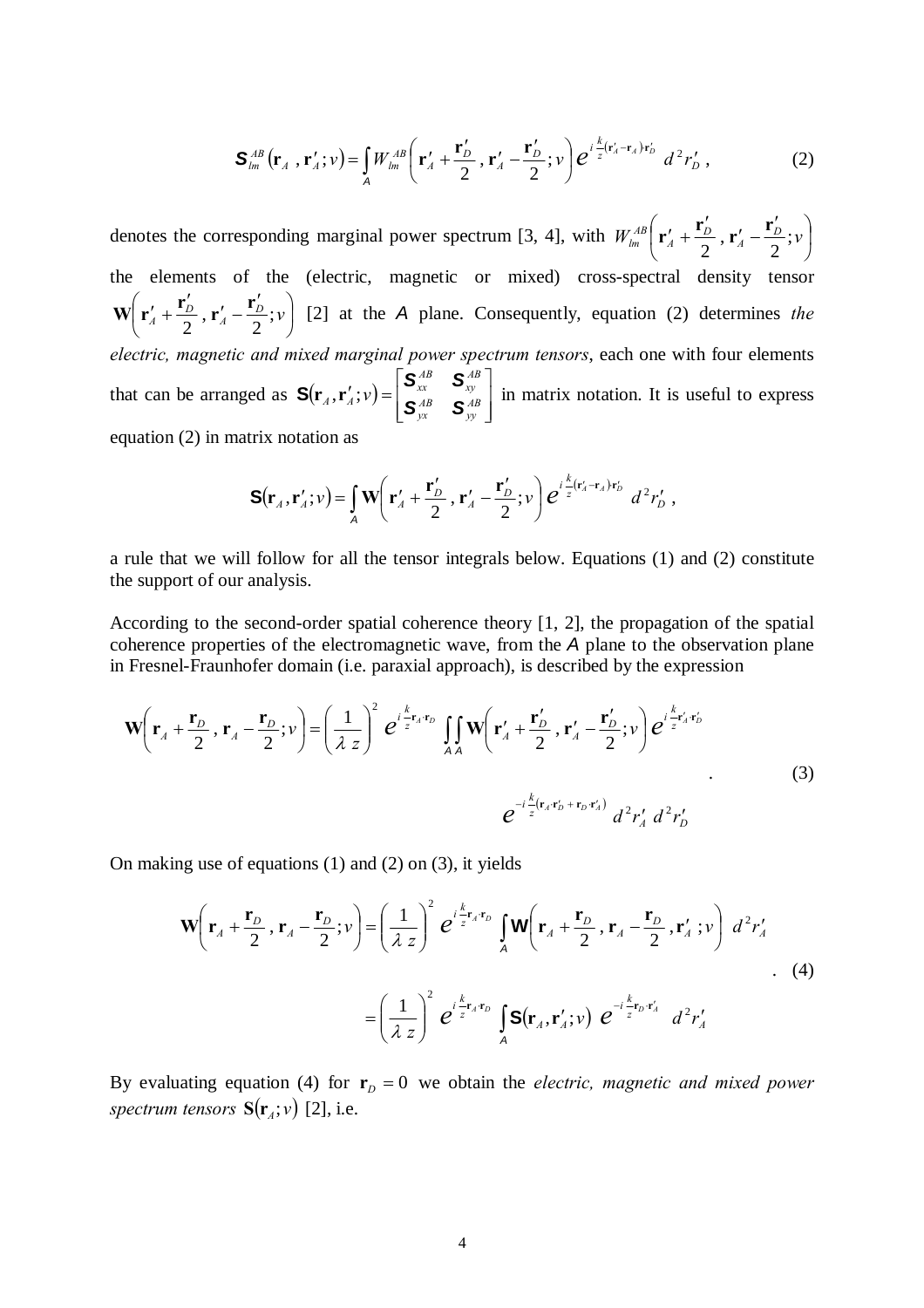$$
\mathbf{S}(\mathbf{r}_A; v) = \left(\frac{1}{\lambda z}\right)^2 \int_A \mathbf{S}(\mathbf{r}_A \cdot \mathbf{r}'_A; v) d^2 r'_A , \qquad (5)
$$

whose traces give the corresponding power distributions on the observation plane, that is

$$
S(\mathbf{r}_A; v) = tr[S(\mathbf{r}_A; v)] = \left(\frac{1}{\lambda z}\right)^2 \int_A tr[S(\mathbf{r}_A, \mathbf{r}'_A; v)] d^2 r'_A.
$$
 (6)

Equations (4) to (6) mean that the electromagnetic spatial coherence wavelets can be interpreted as the elementary vehicles for transferring correlation and power properties of the electromagnetic wavefront from the *A* plane to the observation plane [4]. In fact, the crossspectral density tensors result from a particular superposition of the corresponding spatial coherence wavelet tensors, as specified in equation (4). In a similar fashion, the superposition of the marginal power spectrum tensors, defined in equation (5), give the corresponding power spectrum tensors.

In the following, we will only be concerned with the electric tensors for analyzing the polarization properties of the electromagnetic wave. For this reason we drop out the superscripts of the tensor elements.

## **3. THE ELECTRIC SPATIAL COHERENCE WAVELET TENSOR**

The elements of the electric cross-spectral density tensor at the *A* plane and at frequency *v* are defined by the correlations [2]

$$
W_{lm}\left(\mathbf{r}'_A+\frac{\mathbf{r}'_D}{2},\mathbf{r}'_A-\frac{\mathbf{r}'_D}{2};\nu\right)\delta(\nu-\nu')=\left\langle E_l\left(\mathbf{r}'_A+\frac{\mathbf{r}'_D}{2},\nu\right)E_m^*\left(\mathbf{r}'_A-\frac{\mathbf{r}'_D}{2},\nu'\right)\right\rangle,
$$

where  $\delta(v - v')$  stands for the Dirac's delta function [21], the angular brackets denote ensemble average, understood in the sense of the second-order coherence theory [2],  $(E_i, E_m)$  are Cartesian components of the electric field vector at the *A* plane and the asterisk denotes complex conjugate. On following the Schwartz inequality [21], such tensor elements can be expressed as

$$
W_{lm}\left(\mathbf{r}'_A+\frac{\mathbf{r}'_D}{2},\mathbf{r}'_A-\frac{\mathbf{r}'_D}{2};\nu\right)=\left\langle\left|E_l\left(\mathbf{r}'_A+\frac{\mathbf{r}'_D}{2},\nu\right)\right|^2\right\rangle^{\frac{1}{2}}\eta_{lm}\left(\mathbf{r}'_A+\frac{\mathbf{r}'_D}{2},\mathbf{r}'_A-\frac{\mathbf{r}'_D}{2},\nu\right)\left\langle\left|E_m\left(\mathbf{r}'_A-\frac{\mathbf{r}'_D}{2},\nu\right)\right|^2\right\rangle^{\frac{1}{2}},
$$

with  $\eta_{lm}$   $\mathbf{r}'_A + \frac{\mathbf{r}_D}{2}, \mathbf{r}'_A - \frac{\mathbf{r}_D}{2}, \mathbf{v}$ ⎠  $\left(\mathbf{r}'_A+\frac{\mathbf{r}'_D}{2},\mathbf{r}'_A-\frac{\mathbf{r}'_D}{2},\nu\right)$ ⎝  $\eta_{lm}$   $\left(\mathbf{r}'_A + \frac{\mathbf{r}'_D}{2}, \mathbf{r}'_A - \frac{\mathbf{r}'_D}{2}, \nu\right)$  the matrix elements of the tensor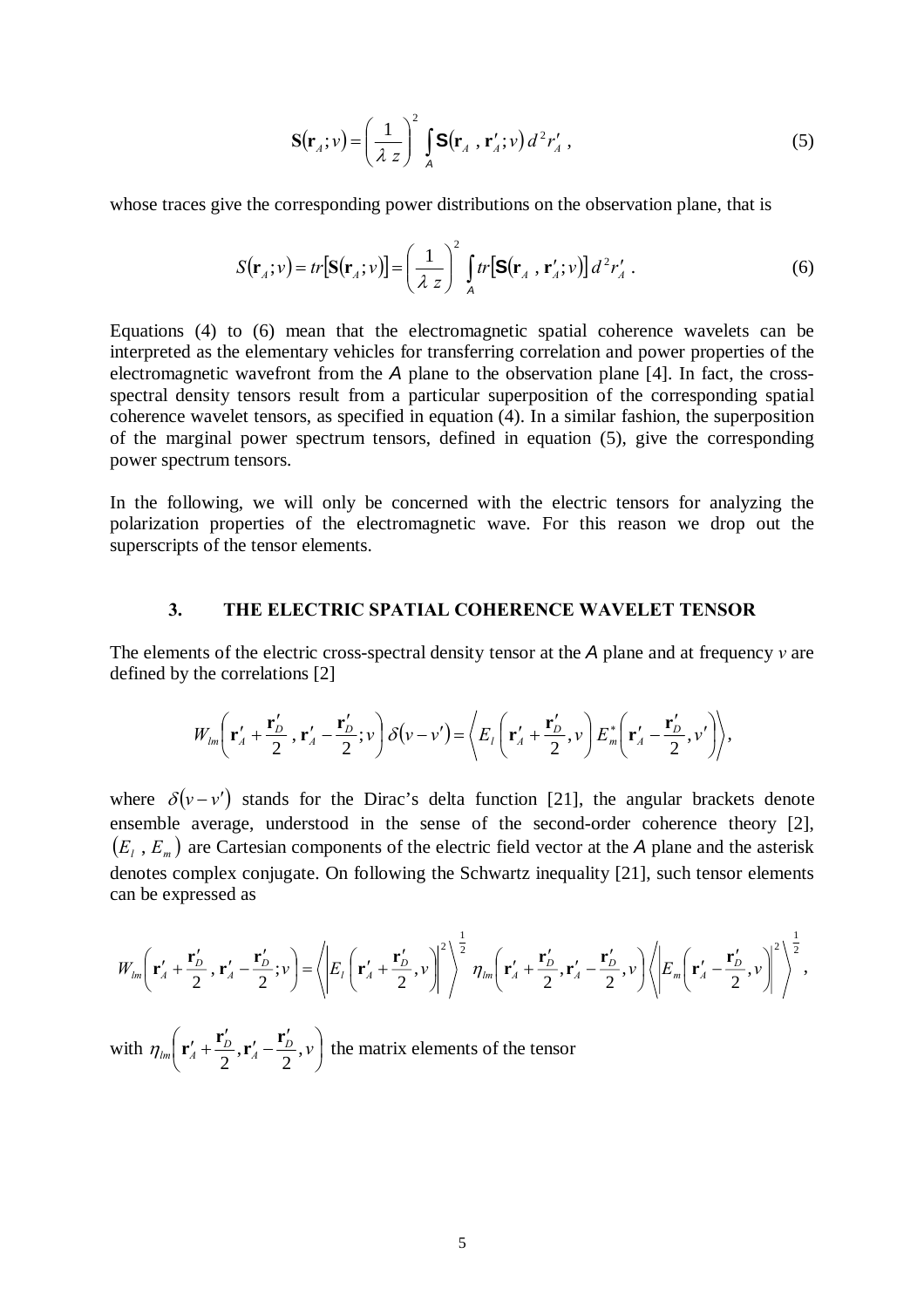$$
\eta\left(\mathbf{r}'_A + \frac{\mathbf{r}'_D}{2}, \mathbf{r}'_A - \frac{\mathbf{r}'_D}{2}, \nu\right) = \begin{bmatrix} \eta_{xx}\left(\mathbf{r}'_A + \frac{\mathbf{r}'_D}{2}, \mathbf{r}'_A - \frac{\mathbf{r}'_D}{2}, \nu\right) & \eta_{xy}\left(\mathbf{r}'_A + \frac{\mathbf{r}'_D}{2}, \mathbf{r}'_A - \frac{\mathbf{r}'_D}{2}, \nu\right) \\ \eta_{yx}\left(\mathbf{r}'_A + \frac{\mathbf{r}'_D}{2}, \mathbf{r}'_A - \frac{\mathbf{r}'_D}{2}, \nu\right) & \eta_{yy}\left(\mathbf{r}'_A + \frac{\mathbf{r}'_D}{2}, \mathbf{r}'_A - \frac{\mathbf{r}'_D}{2}, \nu\right) \end{bmatrix},
$$

which are complex valued, dimensionless and their modulus take real values in the interval [0,1]. Furthermore ∗  $\overline{\phantom{a}}$ ⎦  $\left[\eta^t\left(\mathbf{r}_A^{\prime}-\frac{\mathbf{r}_D^{\prime}}{2},\mathbf{r}_A^{\prime}+\frac{\mathbf{r}_D^{\prime}}{2},\nu\right)\right]$ ⎣  $\left[\eta^{\text{t}}\left(\mathbf{r}_A^{\prime}-\frac{\mathbf{r}_D^{\prime}}{2},\mathbf{r}_A^{\prime}+\frac{\mathbf{r}_D^{\prime}}{2},\nu\right)\right]$ ⎠  $\left(\mathbf{r}'_A-\frac{\mathbf{r}'_D}{2},\mathbf{r}'_A+\frac{\mathbf{r}'_D}{2},\nu\right)$  $\left(\mathbf{r}'_A + \frac{\mathbf{r}'_D}{2}, \mathbf{r}'_A - \frac{\mathbf{r}'_D}{2}, \nu\right) = \left[\eta^t \left(\mathbf{r}'_A - \frac{\mathbf{r}'_D}{2}, \mathbf{r}'_A + \frac{\mathbf{r}'_D}{2}\right)\right]$ ⎝  $\eta \left( \mathbf{r}'_A + \frac{\mathbf{r}'_D}{2}, \mathbf{r}'_A - \frac{\mathbf{r}'_D}{2}, \nu \right) = \eta^t \left( \mathbf{r}'_A - \frac{\mathbf{r}'_D}{2}, \mathbf{r}'_A + \frac{\mathbf{r}'_D}{2}, \nu \right)$ , where the superscript t stands for the transpose tensor. It follows that  $\eta_{\mu}(\mathbf{r}'_{A}, \mathbf{r}'_{A}, \nu) = 1$ .

The above expressions indicate that the matrix elements  $\eta_{lm}$   $\mathbf{r}'_A + \frac{\mathbf{r}_D}{2}$ ,  $\mathbf{r}'_A - \frac{\mathbf{r}_D}{2}$ ,  $v \mid$ ⎠  $\left(\mathbf{r}'_A+\frac{\mathbf{r}'_D}{2},\mathbf{r}'_A-\frac{\mathbf{r}'_D}{2},\nu\right)$ ⎝  $\eta_{lm} \left( \mathbf{r}'_A + \frac{\mathbf{r}'_D}{2}, \mathbf{r}'_A - \frac{\mathbf{r}'_D}{2}, \nu \right)$  should be considered to be a measure of the degree of correlation that exists between the electric field components ⎭  $\left\{ \right.$  $\vert$  $\overline{a}$  $\left\{E_{l}\left(\mathbf{r}_{A}^{\prime}+\frac{\mathbf{r}_{D}^{\prime}}{2},\nu\right),E_{m}\left(\mathbf{r}_{A}^{\prime}-\frac{\mathbf{r}_{D}^{\prime}}{2},\nu\right)\right\}$ ⎠  $\left(\mathbf{r}'_A-\frac{\mathbf{r}'_D}{2},v\right)$  $\left(\mathbf{r}'_A + \frac{\mathbf{r}'_D}{2}, v\right), E_m\left(\mathbf{r}'_A - \frac{\mathbf{r}'_L}{2}\right)$ ⎝  $E_l\left(\mathbf{r}'_A + \frac{\mathbf{r}'_D}{2}, v\right), E_m\left(\mathbf{r}'_A - \frac{\mathbf{r}'_D}{2}, v\right)$  provided by each pair of centres of secondary disturbance onto the *A* plane.

Accordingly, the correlations between parallel components will be represented by the diagonal matrix elements, i.e. for  $l=m$ , and those between mutually orthogonal components will be represented by the off-diagonal matrix elements, i.e. *l≠m*. It is also reasonable to assume that these correlations should be significant within a delimited region around the position  $\mathbf{r}'_A$ , which is determined by the supports of  $\eta_{lm} \left| \mathbf{r}'_A + \frac{\mathbf{r}_D}{2}, \mathbf{r}'_A - \frac{\mathbf{r}_D}{2}, v \right|$ ⎠  $\left(\mathbf{r}'_A+\frac{\mathbf{r}'_D}{2},\mathbf{r}'_A-\frac{\mathbf{r}'_D}{2},\mathbf{v}\right)$ ⎝  $\eta_{lm} \left( \mathbf{r}'_A + \frac{\mathbf{r}'_D}{2}, \mathbf{r}'_A - \frac{\mathbf{r}'_D}{2}, \nu \right)$ , i.e. the region, centred at  $\mathbf{r}'_1$  of radius  $\mathbf{r}'_0$ , outside which the values of the matrix elements are neglected.

Then, the electric cross-spectral density tensor at the *A* plane can be expressed as

$$
\mathbf{W}\left(\mathbf{r}'_A + \frac{\mathbf{r}'_D}{2}, \mathbf{r}'_A - \frac{\mathbf{r}'_D}{2}, \nu\right) = \mathbf{E}\left(\mathbf{r}'_A + \frac{\mathbf{r}'_D}{2}, \nu\right) \mathbf{\eta}\left(\mathbf{r}'_A + \frac{\mathbf{r}'_D}{2}, \mathbf{r}'_A - \frac{\mathbf{r}'_D}{2}, \nu\right) \mathbf{E}\left(\mathbf{r}'_A - \frac{\mathbf{r}'_D}{2}, \nu\right),\tag{7}
$$

with

$$
\mathbf{E}\left(\mathbf{r}'_A \pm \frac{\mathbf{r}'_D}{2}, \mathbf{v}\right) = \begin{bmatrix} \left\langle \left| E_x \left( \mathbf{r}'_A \pm \frac{\mathbf{r}'_D}{2}, \mathbf{v} \right) \right|^2 \right\rangle^{\frac{1}{2}} & 0\\ 0 & \left\langle \left| E_y \left( \mathbf{r}'_A \pm \frac{\mathbf{r}'_D}{2}, \mathbf{v} \right) \right|^2 \right\rangle^{\frac{1}{2}} \end{bmatrix}.
$$

Thus, equations (2) and (7) yield

$$
\mathbf{S}(\mathbf{r}_A,\mathbf{r}_A';v) = \int_A \mathbf{E}\left(\mathbf{r}_A' + \frac{\mathbf{r}_D'}{2},v\right) \mathbf{\eta}\left(\mathbf{r}_A' + \frac{\mathbf{r}_D'}{2},\mathbf{r}_A' - \frac{\mathbf{r}_D'}{2},v\right) \mathbf{E}\left(\mathbf{r}_A' - \frac{\mathbf{r}_D'}{2},v\right) e^{i\frac{k}{z}(\mathbf{r}_A' - \mathbf{r}_A')\mathbf{r}_D'} d^2 r_D' \,. \tag{8}
$$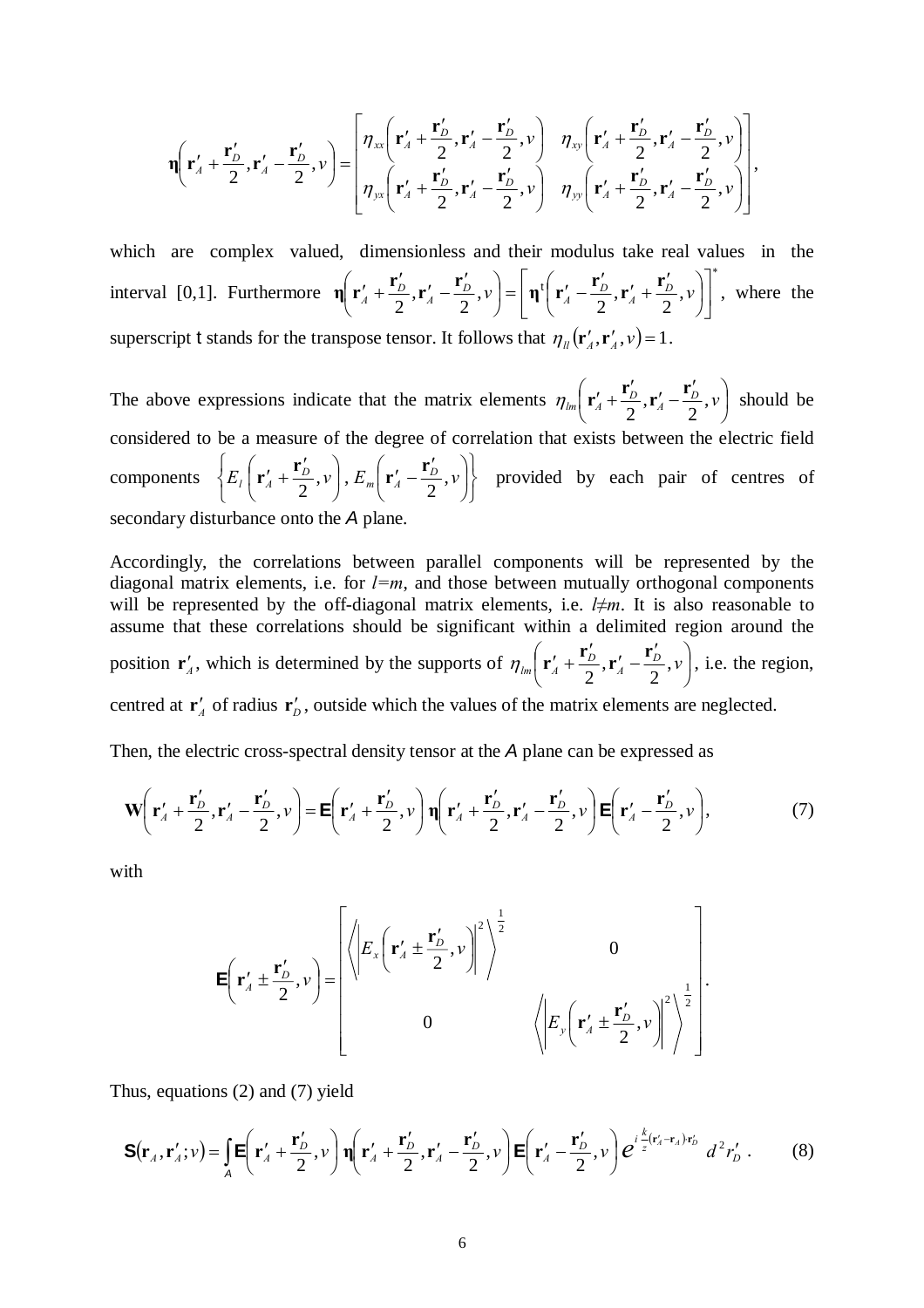It is clear that ∗  $\overline{\phantom{a}}$ ⎦  $\left|\mathbf{W}^{\mathrm{t}}\!\left(\mathbf{r}_{A}^{\prime}+\frac{\mathbf{r}_{D}^{\prime}}{2},\mathbf{r}_{A}^{\prime}-\frac{\mathbf{r}_{D}^{\prime}}{2},\nu\right)\right|$ ⎣  $\mathbf{W}^{\mathrm{t}}\left(\mathbf{r}'_{A}+\frac{\mathbf{r}'_{D}}{2},\mathbf{r}'_{A}-\frac{\mathbf{r}'_{D}}{2},\nu\right)$ ⎠  $\left(\mathbf{r}'_A+\frac{\mathbf{r}'_D}{2},\mathbf{r}'_A-\frac{\mathbf{r}'_D}{2},\mathbf{v}\right)$  $\left(\mathbf{r}'_A + \frac{\mathbf{r}'_D}{2}, \mathbf{r}'_A - \frac{\mathbf{r}'_D}{2}, \nu\right) = \left[\mathbf{W}^{\dagger}\left(\mathbf{r}'_A + \frac{\mathbf{r}'_D}{2}, \mathbf{r}'_A - \frac{\mathbf{r}'_L}{2}\right)\right]$ ⎝  $\mathbf{W}\left(\mathbf{r}'_A + \frac{\mathbf{r}'_D}{2}, \mathbf{r}'_A - \frac{\mathbf{r}'_D}{2}, \nu\right) = \left[\mathbf{W}^{\dagger}\left(\mathbf{r}'_A + \frac{\mathbf{r}'_D}{2}, \mathbf{r}'_A - \frac{\mathbf{r}'_D}{2}, \nu\right)\right]^*$  holds. Consequently, the electric marginal power spectrum tensor should be hermitian, i.e.  $S(\mathbf{r}_A, \mathbf{r}'_A; v) = S^+(\mathbf{r}_A, \mathbf{r}'_A; v)$ ,

where the superscript  $+$  stands for the adjoint tensor [21]. For this reason, its diagonal elements are real valued. Furthermore

$$
\mathbf{W}\left(\mathbf{r}_A + \frac{\mathbf{r}_D}{2}, \mathbf{r}_A - \frac{\mathbf{r}_D}{2}, \mathbf{r}'_A; \nu\right) = \left[\mathbf{W}^{\dagger}\left(\mathbf{r}_A - \frac{\mathbf{r}_D}{2}, \mathbf{r}_A + \frac{\mathbf{r}_D}{2}, \mathbf{r}'_A; \nu\right)\right]^*.
$$

It is worth noticing that the elements of the electric marginal power spectrum tensor are related to Wigner distribution functions (WDF), in such a way that the description of electromagnetic waves in terms of the electromagnetic spatial coherence wavelets should be a branch of the Wigner Optics [22, 23]. Indeed, taking into account that  $\overline{a}$  $\overline{\phantom{a}}$ ⎠ ⎞  $\overline{a}$  $\mathsf I$ ⎝  ${\bf r}'_A\cdot{\bf r}'_D=\frac{k}{2}\left|\left|{\bf r}'_A+ \frac{{\bf r}'_D}{2}\right|^2-\left|{\bf r}'_A-\frac{{\bf r}'_D}{2}\right|^2\right|$  $2 z \begin{bmatrix} 4 & 2 & \end{bmatrix}$   $2^4$  2  $\int_A^t \cdot \mathbf{r}'_D = \frac{\kappa}{2 z} \left| \left| \mathbf{r}'_A + \frac{\mathbf{r}_D}{2} \right| \right| - \left| \mathbf{r}'_A - \frac{\mathbf{r}_D}{2} \right|$ *k z*  $\frac{k}{\sigma}$ **r**'<sub>1</sub> · **r**'<sub>1</sub> =  $\frac{k}{\sigma}$   $\left|\mathbf{r}'_4 + \frac{\mathbf{r}'_2}{\sigma}\right|^2 - \left|\mathbf{r}'_4 - \frac{\mathbf{r}'_2}{\sigma}\right|^2$  holds, equation (8) can be expressed as

$$
\mathbf{S}(\mathbf{r}_A,\mathbf{r}_A';v) = \int_A \mathbf{\Psi}\left(\mathbf{r}_A' + \frac{\mathbf{r}_D'}{2},v\right) \mathbf{\eta}\left(\mathbf{r}_A' + \frac{\mathbf{r}_D'}{2},\mathbf{r}_A' - \frac{\mathbf{r}_D'}{2},v\right) \mathbf{\Psi}^*\left(\mathbf{r}_A' - \frac{\mathbf{r}_D'}{2},v\right) e^{-i\frac{k}{z}\mathbf{r}_A\cdot\mathbf{r}_D'} d^2r_D',\tag{9}
$$

with 2  $\Psi\left(\mathbf{r}'_A \pm \frac{\mathbf{r}'_D}{2}, v\right) = \mathbf{E}\left(\mathbf{r}'_A \pm \frac{\mathbf{r}'_D}{2}, v\right) e^{i\frac{k}{z}\left|\mathbf{r}'_A \pm \frac{\mathbf{r}'_D}{2}\right|}$  $\sqrt{2}$ ⎠  $\left(\mathbf{r}'_A \pm \frac{\mathbf{r}'_D}{2}, v\right)$  $\left(\mathbf{r}'_A \pm \frac{\mathbf{r}'_D}{2}, v\right) = \mathbf{E}\left(\mathbf{r}'_A \pm \frac{\mathbf{r}'_D}{2}\right)$ ⎝  $\left(\mathbf{r}'_4 \pm \frac{\mathbf{r}'_2}{2}, v\right) = \mathbf{E}\left(\mathbf{r}'_4 \pm \frac{\mathbf{r}'_2}{2}, v\right) e^{i\frac{k}{2}\left|\mathbf{r}'_4 \pm \frac{\mathbf{r}'_2}{2}\right|^2}$ . The phase factor  $e^{i\frac{k}{2}\left|\mathbf{r}'_4 \pm \frac{\mathbf{r}'_2}{2}\right|^2}$  $e^{i\frac{k}{z}|\mathbf{r}_{A}'\pm\frac{\mathbf{r}_{D}'}{2}}$ denotes

propagation of the electromagnetic wave in Fresnel domain, but can be approached to one if the propagation occurs in Fraunhofer domain [24].

The vector  $\mathbf{r}'_4$  in equation (9) denotes the position of individual points on the *A* plane, and θ  $\frac{k}{z}$   $|\mathbf{r}_A| \approx \frac{2\pi}{\lambda} \sin \theta$  holds in the paraxial approach (Fresnel-Fraunhofer domain), where  $\theta$  is the inclination angle of the straight line from  $\mathbf{r}'_A$  to  $\mathbf{r}_A$  with respect to the optical axis. The vertex of this angle is located at  $\mathbf{r}'_A$  as depicted in Figure 2. So,  $\mathbf{r}'_A$  and  $\frac{1}{z}|\mathbf{r}_A$  $\frac{k}{r}$   $\left| \mathbf{r}_4 \right|$  can be interpreted as the "space" and "phase" coordinates respectively, in such a way that the electric marginal power spectrum tensor provides a phase-space representation for the electromagnetic wave. Its diagonal elements are generalized WDF [3-7], and its off-diagonal elements are complex functions, whose modulus are the same generalized WDF, but their phases are reversed to each other. These WDFs are enough for describing spatial coherence and polarization properties of the electromagnetic waves, as we discuss below.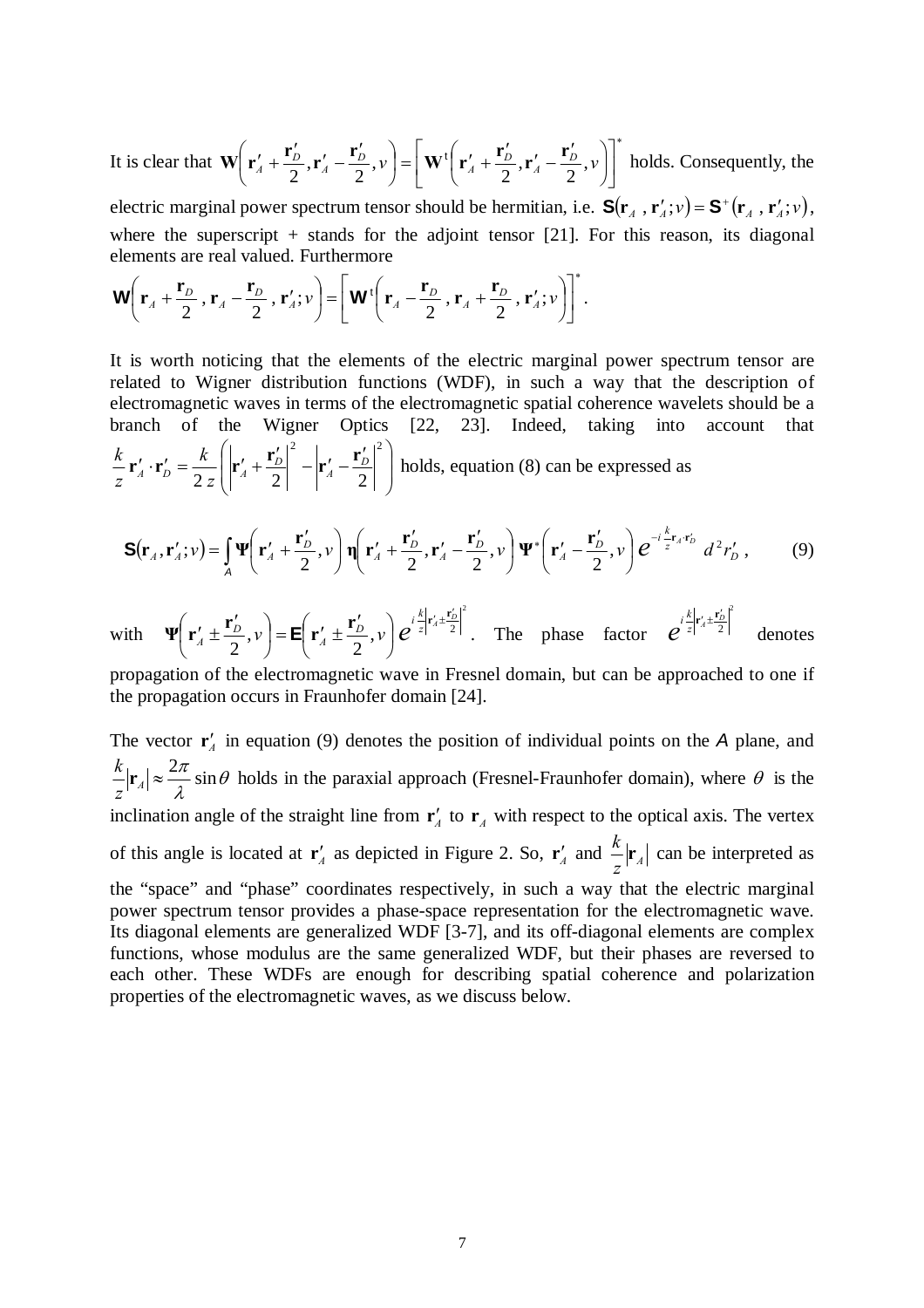

**Fig. 2: Illustrating**  $S(r_A, r_A'; v)$ **. The straight line from**  $r_A'$  **to**  $r_A$  **makes an angle**  $\theta$ **with respect to the optical** *z***-axis**

## **4. COMPLETELY POLARIZED AND UNPOLARIZED WAVELETS**

For properly characterizing the spatial coherence and polarization of the electromagnetic wave, it is useful to analyze the behaviour of the electric marginal power spectrum tensor  $S(\mathbf{r}_A, \mathbf{r}_A'; v)$  under arbitrary rotations around the axis  $\mathbf{r}_A' \to \mathbf{r}_A$ . This rotation axis is assumed to be parallel to the *z*-axis in paraxial approach.

After rotation by an angle  $\mathcal{G}$  onto the observation plane, the electric marginal power spectrum tensor becomes  $\tilde{\mathbf{S}}(\mathbf{r}_A, \mathbf{r}_A'; v) = \mathbf{R}^{\mathsf{t}}(\mathcal{G}) \mathbf{S}(\mathbf{r}_A, \mathbf{r}_A'; v) \mathbf{R}(\mathcal{G})$ , with  $\mathbf{R}(\mathcal{G}) = \begin{vmatrix} \cos \theta & \sin \theta \\ -\sin \theta & \cos \theta \end{vmatrix}$  $\overline{\phantom{a}}$ ⎦  $\overline{\phantom{a}}$  $\mathsf{I}$  $\mathsf I$ ⎣  $\mathsf{L}$ − =  $\theta$   $\cos \theta$  $\mathcal{G}$   $sin \mathcal{G}$ ϑ cos cos *sin sin*  $R(\mathcal{G}) =$  and

 $\mathbf{R}^{t}(\mathcal{G})$  its transpose, i.e.

$$
\widetilde{\mathbf{S}}(\mathbf{r}_{A}, \mathbf{r}'_{A}; v) = \begin{bmatrix} \mathbf{S}_{xx} \cos^{2} \theta + \mathbf{S}_{yy} \sin^{2} \theta - (\mathbf{S}_{xy} + \mathbf{S}_{yx}) \sin \theta \cos \theta \\ \mathbf{S}_{yx} \cos^{2} \theta - \mathbf{S}_{xy} \sin^{2} \theta + (\mathbf{S}_{xx} - \mathbf{S}_{yy}) \sin \theta \cos \theta \end{bmatrix}
$$
\n
$$
\mathbf{S}_{xy} \cos^{2} \theta - \mathbf{S}_{yx} \sin^{2} \theta + (\mathbf{S}_{xx} - \mathbf{S}_{yy}) \sin \theta \cos \theta \\ \mathbf{S}_{yy} \cos^{2} \theta + \mathbf{S}_{xx} \sin^{2} \theta + (\mathbf{S}_{xy} + \mathbf{S}_{yx}) \sin \theta \cos \theta \end{bmatrix}
$$
\n(10)

As expected, the trace and the determinant of  $S(\mathbf{r}_A, \mathbf{r}_A'; v)$  remain invariant under the rotation. Now, let us consider the electromagnetic waves with the properties  $S_{xx} = S_{yy} = S_0$  and  $S_{xy} = S_{yx} = 0$ . Their electric marginal power spectrum tensors will be invariant under arbitrary rotations and take the form

$$
\widetilde{\mathbf{S}}(\mathbf{r}_A, \mathbf{r}_A'; v) = \mathbf{S}(\mathbf{r}_A, \mathbf{r}_A'; v) = \mathbf{S}_0 \begin{bmatrix} 1 & 0 \\ 0 & 1 \end{bmatrix},
$$
\n(11)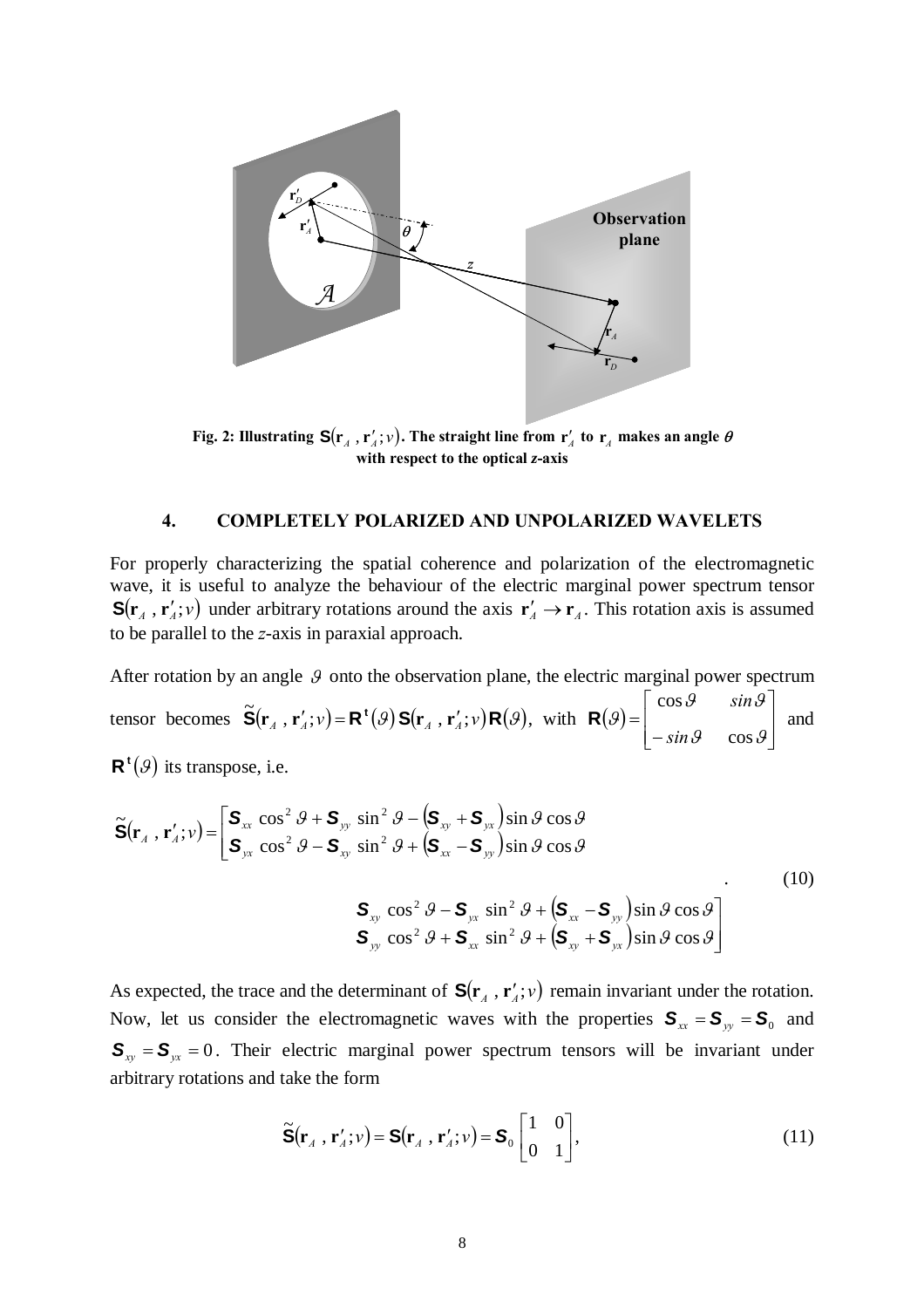and the corresponding electric spatial coherence wavelet tensor [equation (1)] will be

$$
\mathbf{W}\left(\mathbf{r}_A + \frac{\mathbf{r}_D}{2}, \mathbf{r}_A - \frac{\mathbf{r}_D}{2}, \mathbf{r}'_A; \nu\right) = \mathbf{S}_0 \ e^{-i\frac{k}{z}\mathbf{r}_D \cdot \mathbf{r}'_A} \begin{bmatrix} 1 & 0 \\ 0 & 1 \end{bmatrix}.
$$
 (12)

From equations (2), (4), (11) and (12) it follows that the electric cross-spectral density tensors of such waves, at both the *A* plane and the observation plane, are proportional to the identity matrix and remain invariant under arbitrary rotations on such planes. Furthermore, according to equations (7) and (8), it means that

$$
\mathbf{\eta}\left(\mathbf{r}'_A + \frac{\mathbf{r}'_D}{2}, \mathbf{r}'_A - \frac{\mathbf{r}'_D}{2}, \nu\right) = \eta_0\left(\mathbf{r}'_A + \frac{\mathbf{r}'_D}{2}, \mathbf{r}'_A - \frac{\mathbf{r}'_D}{2}, \nu\right)\begin{bmatrix} 1 & 0 \\ 0 & 1 \end{bmatrix}.\tag{13}
$$

Thus, electric field vectors of electromagnetic waves, which fulfil the conditions  $S_{xx} = S_{yy} = S_0$  and  $S_{xy} = S_{yx} = 0$ , exhibit the following properties:

i) their parallel components are equally correlated and

ii) their mutually orthogonal components are uncorrelated

on any pair of points at both the *A* plane and the observation plane, irrespective of a particular choice of the  $(x, y)$  and  $(x', y')$  axes.

Such properties characterize the behaviour of completely unpolarized electromagnetic waves, as reported in Refs. [1, 2]. Consequently, equation (12) defines the *completely unpolarized*  electric spatial coherence wavelet tensor.

However, such electromagnetic waves can exhibit an arbitrary state of spatial coherence, because there are no a priori restrictions on  $\eta_0 \mid \mathbf{r}_A' + \frac{\mathbf{r}_D}{2}, \mathbf{r}_A' - \frac{\mathbf{r}_D}{2}, v$ ⎠  $\left(\mathbf{r}'_A+\frac{\mathbf{r}'_D}{2},\mathbf{r}'_A-\frac{\mathbf{r}'_D}{2},\mathbf{v}\right)$ ⎝  $\eta_0 \left( \mathbf{r}'_A + \frac{\mathbf{r}'_D}{2}, \mathbf{r}'_A - \frac{\mathbf{r}'_D}{2}, \nu \right)$ . Indeed, equations (4), (8) and (12) yield

$$
\mathbf{W}\left(\mathbf{r}_A + \frac{\mathbf{r}_D}{2}, \mathbf{r}_A - \frac{\mathbf{r}_D}{2}; \nu\right) = W_0\left(\mathbf{r}_A + \frac{\mathbf{r}_D}{2}, \mathbf{r}_A - \frac{\mathbf{r}_D}{2}; \nu\right)\begin{bmatrix} 1 & 0 \\ 0 & 1 \end{bmatrix},\tag{14}
$$

with

$$
W_0\left(\mathbf{r}_A + \frac{\mathbf{r}_D}{2}, \mathbf{r}_A - \frac{\mathbf{r}_D}{2}; \nu\right) = \left(\frac{1}{\lambda z}\right)^2 e^{i\frac{k}{z}\mathbf{r}_A\mathbf{r}_D} \iint_{AA} \left\langle E_0\left(\mathbf{r}_A' + \frac{\mathbf{r}_D'}{2}, \nu\right)^2 \right\rangle \left\langle E_0\left(\mathbf{r}_A' - \frac{\mathbf{r}_D'}{2}, \nu\right)^2 \right\rangle,
$$
\n
$$
\eta_0\left(\mathbf{r}_A' + \frac{\mathbf{r}_D'}{2}, \mathbf{r}_A' - \frac{\mathbf{r}_D'}{2}, \nu\right) e^{i\frac{k}{z}\mathbf{r}_A'\mathbf{r}_D'} e^{-i\frac{k}{z}(\mathbf{r}_A'\mathbf{r}_D + \mathbf{r}_A\mathbf{r}_D')} d^2r_A' d^2r_D'
$$
\n(15)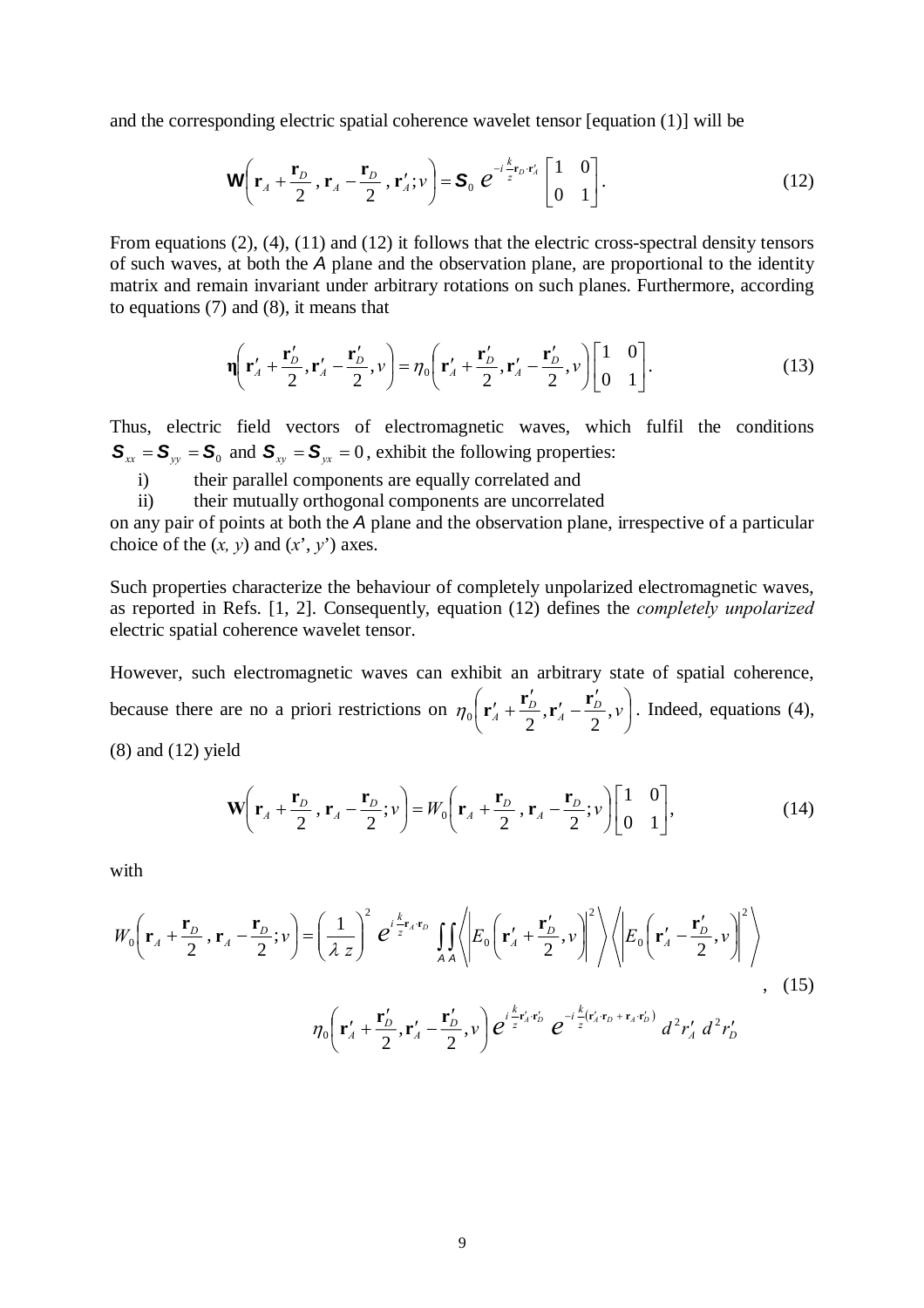on account of the condition  $W_{xx}$   $\mathbf{r}'_A + \frac{\mathbf{r}_D}{2}, \mathbf{r}'_A - \frac{\mathbf{r}_D}{2}, v$  = ⎠  $\left(\mathbf{r}'_A+\frac{\mathbf{r}'_D}{2},\mathbf{r}'_A-\frac{\mathbf{r}'_D}{2},\nu\right)$ ⎝  $W_{xx}\left(\mathbf{r}'_A + \frac{\mathbf{r}'_D}{2}, \mathbf{r}'_A - \frac{\mathbf{r}'_D}{2}, \nu\right) = W_{yy}\left(\mathbf{r}'_A + \frac{\mathbf{r}'_D}{2}, \mathbf{r}'_A - \frac{\mathbf{r}'_D}{2}, \nu\right) =$ ⎠  $\left(\mathbf{r}'_A+\frac{\mathbf{r}'_D}{2},\mathbf{r}'_A-\frac{\mathbf{r}'_D}{2},\mathbf{v}\right)$ ⎝  $W_{yy}\left(\mathbf{r}'_A + \frac{\mathbf{r}'_D}{2}, \mathbf{r}'_A - \frac{\mathbf{r}'_D}{2}, v\right)$ 

$$
\boldsymbol{W}_0\bigg(\mathbf{r}_A' + \frac{\mathbf{r}_D'}{2}, \mathbf{r}_A' - \frac{\mathbf{r}_D'}{2}, \nu\bigg) \text{ and then } \bigg\langle \bigg| E_l \bigg(\mathbf{r}_A' \pm \frac{\mathbf{r}_D'}{2}, \nu \bigg) \bigg|^2 \bigg\rangle = \bigg\langle \bigg| E_0 \bigg(\mathbf{r}_A' \pm \frac{\mathbf{r}_D'}{2}, \nu \bigg) \bigg|^2 \bigg\rangle. \text{ It means that}
$$

the electromagnetic wave remains completely unpolarized at the observation plane but can change its spatial coherence properties along the propagation, as establish by the second-order spatial coherence theory. In particular, if the wave is fully spatially incoherent at the *A* plane,

i.e. 
$$
\mathbf{\eta} \left( \mathbf{r}'_4 + \frac{\mathbf{r}'_D}{2}, \mathbf{r}'_A - \frac{\mathbf{r}'_D}{2}, \nu \right) = \lambda z \delta(\mathbf{r}'_D) \begin{bmatrix} 1 & 0 \\ 0 & 1 \end{bmatrix}
$$
, its electric marginal power spectrum tensor

reduces to  $\mathbf{S}(\mathbf{r}_A, \mathbf{r}_A'; v) = \lambda z \langle \left| E_0(\mathbf{r}_A', v) \right|^2 \rangle \rangle \Big|_{\Omega=1}^{\infty}$ ⎦  $\begin{vmatrix} 1 & 0 \\ 0 & 1 \end{vmatrix}$  $\mathbf{S}(\mathbf{r}_A, \mathbf{r}_A'; v) = \lambda z \left\langle \left| E_0(\mathbf{r}_A', v) \right|^2 \right\rangle \begin{bmatrix} 1 & 0 \\ 0 & 1 \end{bmatrix}$ . The corresponding electric spatial

coherence wavelet tensor takes the form

$$
\mathbf{W}\left(\mathbf{r}_A + \frac{\mathbf{r}_D}{2}, \mathbf{r}_A - \frac{\mathbf{r}_D}{2}, \mathbf{r}'_A; v\right) = \lambda z \left\langle \left| E_0\left(\mathbf{r}'_A, v\right) \right|^2 \right\rangle e^{-i\frac{k}{z}\mathbf{r}_D \cdot \mathbf{r}'_A} \begin{bmatrix} 1 & 0 \\ 0 & 1 \end{bmatrix}.
$$

Consequently, equation (4) yields

$$
\mathbf{W}\left(\mathbf{r}_A + \frac{\mathbf{r}_D}{2}, \mathbf{r}_A - \frac{\mathbf{r}_D}{2}; \nu\right) = \frac{1}{\lambda z} e^{i\frac{k}{z}\mathbf{r}_A \cdot \mathbf{r}_D} \int_A \left\langle \left| E_0\left(\mathbf{r}_A', \nu\right) \right|^2 \right\rangle e^{-i\frac{k}{z}\mathbf{r}_D \cdot \mathbf{r}_A'} d^2 r_A' \begin{bmatrix} 1 & 0 \\ 0 & 1 \end{bmatrix} . \tag{16}
$$

Therefore a completely unpolarized and fully spatially incoherent electromagnetic wave cannot acquire a specific state of polarization by simply propagating in free space, but it can gain spatial coherence according to the coefficient of the identity matrix in equation (16), as established by the Van Cittert – Zernike theorem [1, 2]. Equation (16) can be regarded as the Van Citter – Zernike theorem for completely unpolarized and fully spatially incoherent sources.

Equation (15) also means that the interference capability of completely unpolarized electromagnetic waves will depend on the correlation between the parallel components of their electric field vectors at pair of points  $\mathbf{r}'_4 \pm \frac{\mathbf{r}_D}{2}$  $\mathbf{r}'_1 \pm \frac{\mathbf{r}'_2}{2}$  on the *A* plane, i.e. on the morphology and support of  $\eta_0 \mid \mathbf{r}'_A + \frac{\mathbf{r}_D}{2}, \mathbf{r}'_A - \frac{\mathbf{r}_D}{2}, \nu \mid$  $\left(\mathbf{r}'_A+\frac{\mathbf{r}'_D}{2},\mathbf{r}'_A-\frac{\mathbf{r}'_D}{2},\mathbf{v}\right)$  $\eta_0 \left( \mathbf{r}'_A + \frac{\mathbf{r}'_D}{2}, \mathbf{r}'_A - \frac{\mathbf{r}'_D}{2}, \nu \right)$ . Indeed, equation (6) yields

$$
\begin{pmatrix} 4 & 2 & 4 & 2 \end{pmatrix}
$$

$$
S(\mathbf{r}_A; v) = \frac{2}{\lambda z} \int_A \left\langle E_0(\mathbf{r}'_A, v) \right\rangle^2 \right\rangle d^2 r'_A \tag{17}
$$

for the power spectrum on the observation plane provided by a fully spatially incoherent wave. It is apparent that such a wave is not able to produce interference patterns at the observation plane. However, if  $\eta_0 \mid \mathbf{r}'_4 + \frac{\mathbf{r}_D}{2}, \mathbf{r}'_4 - \frac{\mathbf{r}_D}{2}, v \mid$ ⎠  $\left(\mathbf{r}'_4+\frac{\mathbf{r}'_D}{2},\mathbf{r}'_4-\frac{\mathbf{r}'_D}{2},\nu\right)$ ⎝  $\eta_0 \left( \mathbf{r}'_A + \frac{\mathbf{r}'_D}{2}, \mathbf{r}'_A - \frac{\mathbf{r}'_D}{2}, \nu \right)$  is not delta-like, we obtain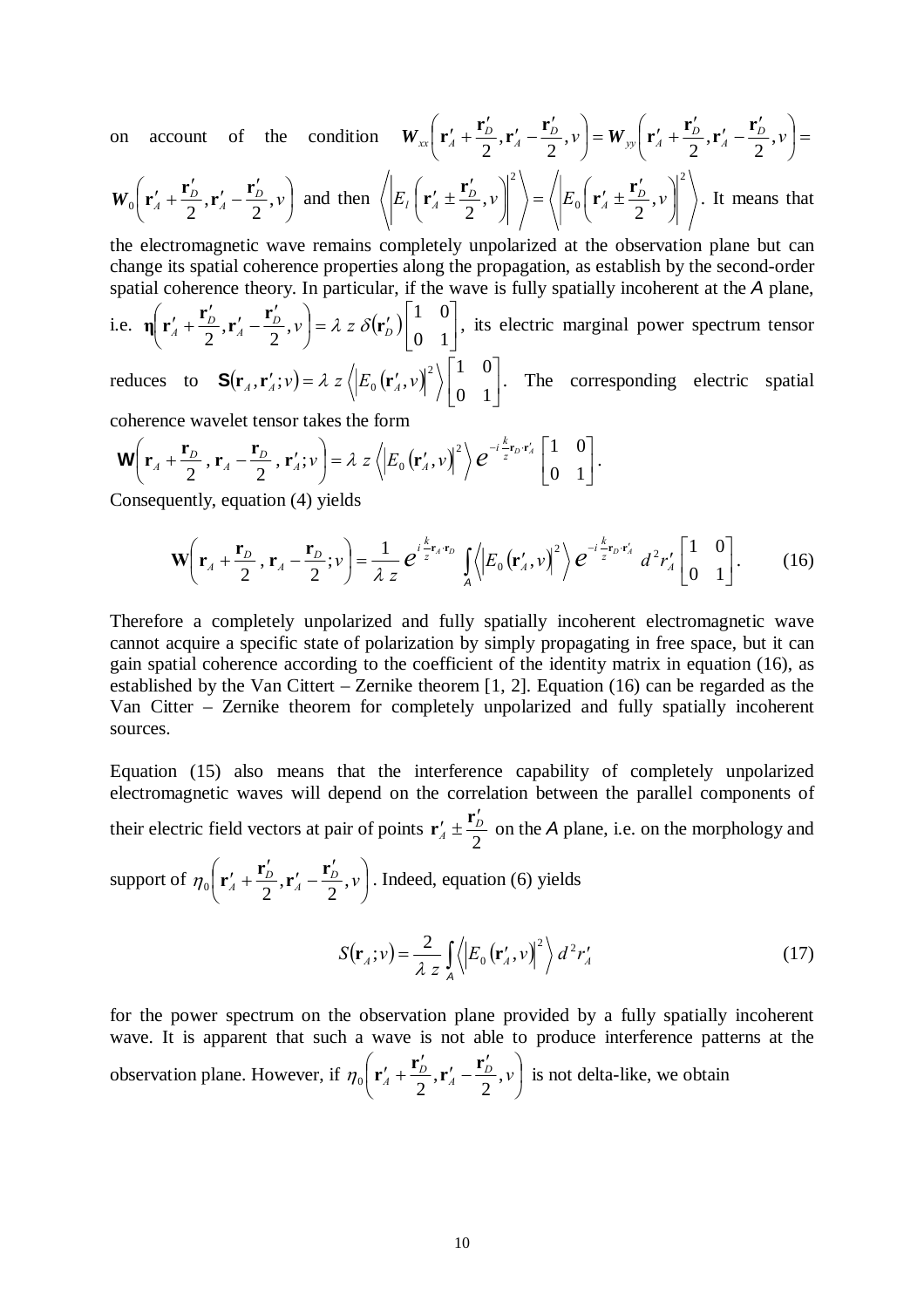$$
S(\mathbf{r}_A; v) = \frac{2}{\lambda z} \int_A \left\langle \left| E_0 \left( \mathbf{r}'_A, v \right) \right|^2 \right\rangle d^2 r'_A + 4 \left( \frac{1}{\lambda z} \right)^2 \int_{A \atop \mathbf{r}'_D \neq 0} \left\langle E_0 \left( \mathbf{r}'_A + \frac{\mathbf{r}'_D}{2}, v \right) \right|^2 \right\rangle^{\frac{1}{2}} \left\langle \left| E_0 \left( \mathbf{r}'_A - \frac{\mathbf{r}'_D}{2}, v \right) \right|^2 \right\rangle^{\frac{1}{2}}
$$
\n
$$
\left| \eta_0 \left( \mathbf{r}'_A + \frac{\mathbf{r}'_D}{2}, \mathbf{r}'_A - \frac{\mathbf{r}'_D}{2}, v \right) \right| \cos \left[ \frac{k}{z} (\mathbf{r}'_A - \mathbf{r}_A) \cdot \mathbf{r}'_D + \beta_0 \right] d^2 r'_D d^2 r'_A \tag{18}
$$

for the power distribution on the observation plane, by introducing the dimensionless function  $\lambda$  *z*  $\delta(\mathbf{r}'_D)$  +  $[1 - \lambda \, z \, \delta(\mathbf{r}'_D)]$ , with  $\delta(\mathbf{r}'_D)$  the Dirac's delta function, in the integral of equation (6) and applying the swept condition described in Refs. [3, 4]. In equation (18)  $\left(\mathbf{r}'_A+\frac{\mathbf{r}'_D}{2},\mathbf{r}'_A-\frac{\mathbf{r}'_D}{2},\mathbf{v}\right)$  $\overline{\phantom{a}}$ ⎠  $\left(\mathbf{r}'_A+\frac{\mathbf{r}'_D}{2},\mathbf{r}'_A-\frac{\mathbf{r}'_D}{2},\nu\right)$  $\left( {\bf r}_A' + {\bf r}_D' \over 2}, {\bf r}_A' - {\bf r}_D' \over 2}, v \right) = \left| \eta_0 \left( {\bf r}_A' + {\bf r}_D' \over 2}, {\bf r}_A' - {\bf r}_L' \over 2} \right) \right|$ ⎝  $\left(\mathbf{r}'_A + \frac{\mathbf{r}'_D}{2}, \mathbf{r}'_A - \frac{\mathbf{r}'_D}{2}, \nu\right) = \eta_0 \left(\mathbf{r}'_A + \frac{\mathbf{r}'_D}{2}, \mathbf{r}'_A - \frac{\mathbf{r}'_D}{2}, \nu\right) e^{i \beta_0 \left(\mathbf{r}'_A + \frac{\mathbf{r}'_D}{2}, \mathbf{r}'_A - \frac{\mathbf{r}'_D}{2}, \nu\right)}$  $\mathcal{D}_{0}\left(\mathbf{r}'_{A}+\frac{\mathbf{r}'_{D}}{2},\mathbf{r}'_{A}-\frac{\mathbf{r}'_{D}}{2},\mathcal{V}\right)=\left|\eta_{0}\right(\mathbf{r}'_{A}+\frac{\mathbf{r}'_{D}}{2},\mathbf{r}'_{A}-\frac{\mathbf{r}'_{D}}{2},\mathcal{V}\right|\mathcal{C}^{i\beta_{0}\left(\mathbf{r}'_{A}+\frac{\mathbf{r}_{D}}{2},\mathbf{r}'_{A}-\frac{\mathbf{r}_{D}}{2},\mathcal{V}\right)}$  $\left[ \frac{D}{2}, \mathbf{r}'_A - \frac{\mathbf{r}_D}{2}, \nu \right] = \left| \eta_0 \right| \mathbf{r}'_A + \frac{\mathbf{r}_D}{2}, \mathbf{r}'_A - \frac{\mathbf{r}_D}{2}, \nu \right| e^{i \nu_0}$  $\eta_0 \left( \mathbf{r}'_4 + \frac{\mathbf{r}'_D}{2}, \mathbf{r}'_A - \frac{\mathbf{r}'_D}{2}, \nu \right) = \eta_0 \left( \mathbf{r}'_4 + \frac{\mathbf{r}'_D}{2}, \mathbf{r}'_A - \frac{\mathbf{r}'_D}{2}, \nu \right) e^{i \beta_0 \left( \mathbf{r}'_4 + \frac{\mathbf{r}'_D}{2}, \mathbf{r}'_A - \frac{\mathbf{r}'_D}{2}, \nu \right)}$  holds.

Equation (18) reveals cosine-like modulations on the power distribution, due to the interference of contributions associated to the parallel electric components at pair of points 2  $\frac{I}{A} \pm \frac{I}{2}$  $\mathbf{r}'_4 \pm \frac{\mathbf{r}'_D}{2}$ , within the support of  $\eta_0 \left( \mathbf{r}'_4 + \frac{\mathbf{r}'_D}{2}, \mathbf{r}'_A - \frac{\mathbf{r}'_D}{2}, \nu \right)$ ⎠  $\left(\mathbf{r}'_A+\frac{\mathbf{r}'_D}{2},\mathbf{r}'_A-\frac{\mathbf{r}'_D}{2},\mathbf{v}\right)$ ⎝  $\eta_0 \left( \mathbf{r}'_A + \frac{\mathbf{r}'_D}{2}, \mathbf{r}'_A - \frac{\mathbf{r}'_D}{2}, \nu \right)$ . Conventionally, the interference fringes will be orthogonal to the separation vectors  $\mathbf{r}'_D$  and their periods will be given by *D z*  $\mathbf{r}'_I$  $\frac{\lambda z}{\sqrt{1+\cdots}}$ . Equation (18) also describes the power spectrum provided by a spatially partially coherent electromagnetic wave, with a complex degree of spatial coherence  $\eta_0 \mid \mathbf{r}'_A + \frac{\mathbf{r}_D}{2}, \mathbf{r}'_A - \frac{\mathbf{r}_D}{2}, v$ ⎠  $\left(\mathbf{r}'_A+\frac{\mathbf{r}'_D}{2},\mathbf{r}'_A-\frac{\mathbf{r}'_D}{2},\mathbf{v}\right)$ ⎝  $\eta_0 \left( \mathbf{r}'_A + \frac{\mathbf{r}'_D}{2}, \mathbf{r}'_A - \frac{\mathbf{r}'_D}{2}, \nu \right)$ , at

the observation plane. For this reason, the tensor defined in equation (13) can be called *the electric spatial coherence degree tensor* of completely unpolarized electromagnetic waves.

It becomes  $\eta \left| \mathbf{r}'_A + \frac{\mathbf{r}_D}{2}, \mathbf{r}'_A - \frac{\mathbf{r}_D}{2}, \nu \right| = \mathbf{I} = \begin{bmatrix} 1 & 0 \\ 0 & 1 \end{bmatrix}$ ⎦  $\begin{vmatrix} 1 & 0 \\ 0 & 1 \end{vmatrix}$  $\left( \mathbf{r}'_A + \frac{\mathbf{r}'_D}{2}, \mathbf{r}'_A - \frac{\mathbf{r}'_D}{2}, \mathbf{v} \right) = \mathbf{I} = \begin{bmatrix} \end{bmatrix}$ ⎝  $\left(\mathbf{r}'_4+\frac{\mathbf{r}'_D}{\mathbf{r}}\cdot,\mathbf{r}'_A-\frac{\mathbf{r}'_L}{\mathbf{r}}\right)$  $\eta \left( \mathbf{r}'_A + \frac{\mathbf{r}'_D}{2}, \mathbf{r}'_A - \frac{\mathbf{r}'_D}{2}, \nu \right) = \mathbf{I} = \begin{vmatrix} 1 & 0 \\ 0 & 1 \end{vmatrix}$  for fully spatially coherent electromagnetic waves, which provides the highest contrasted interference modulations, according to equation

(18). Therefore, completely unpolarized beams might be spatially fully coherent, as was recently pointed out by Wolf [8].

A second extreme case concerns electromagnetic waves with the properties  $S_{xx} \neq S_{yy}$  but real valued and  $S_{xy} = S_{yx}^* = S_{xx}^{\frac{1}{2}} S_{yy}^{\frac{1}{2}} e^{i \beta}$ 2 1  $S_{xy} = S_{yx}^* = S_{yx}^2 S_{yy}^2 e^{i\beta}$ , with  $\beta$  constant. The electric marginal power spectrum tensors of such waves are not rotation-invariant, as apparent in the following expressions:

$$
\mathbf{S}(\mathbf{r}_A \cdot \mathbf{r}_A'; v) = \begin{bmatrix} \mathbf{S}_{xx} & \mathbf{S}_{xx}^{\frac{1}{2}} & \mathbf{S}_{yy}^{\frac{1}{2}} & e^{i \beta} \\ \mathbf{S}_{xx}^{\frac{1}{2}} & \mathbf{S}_{yy}^{\frac{1}{2}} & e^{-i \beta} & \mathbf{S}_{yy} \end{bmatrix} .
$$
 (19)

and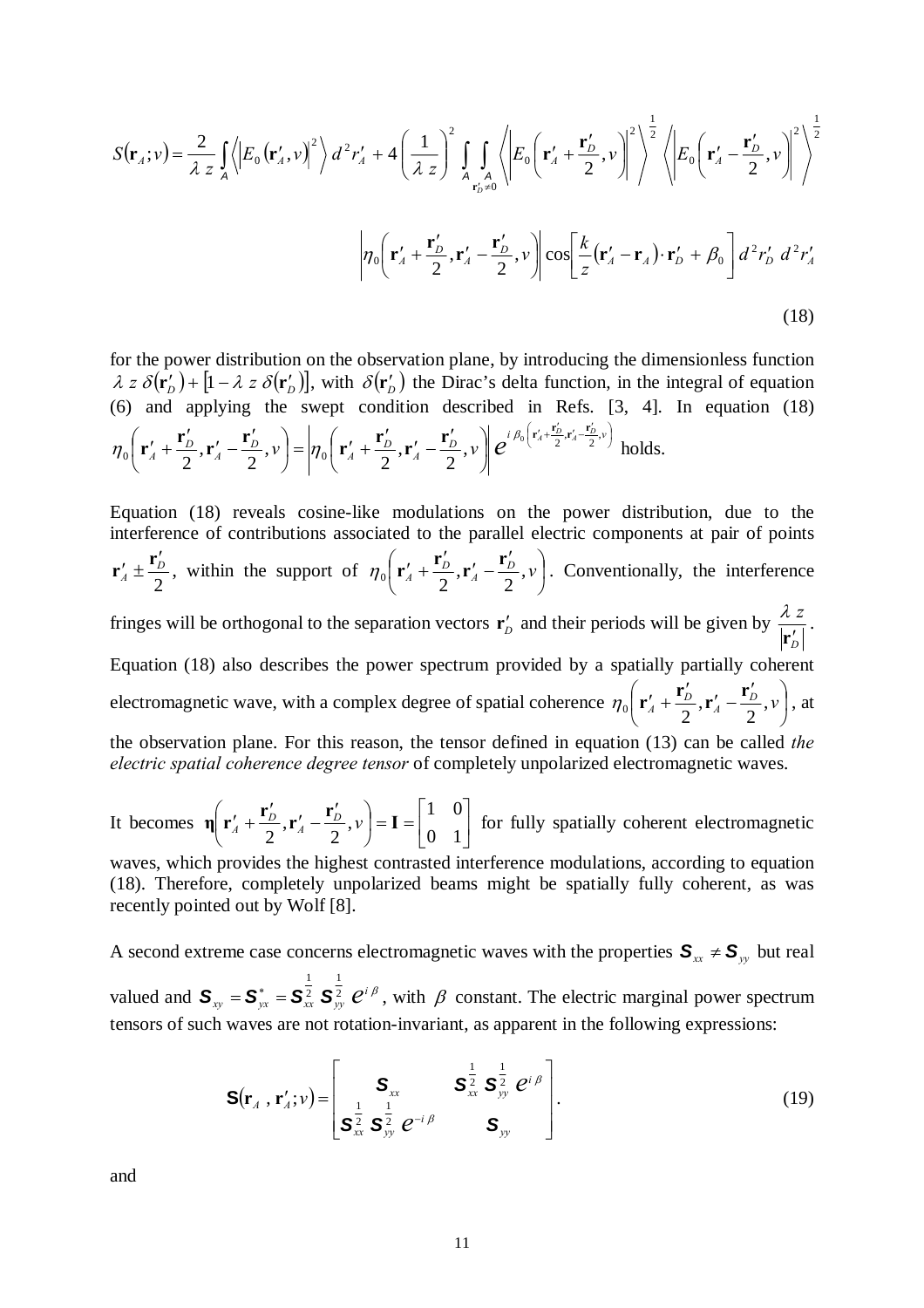$$
\widetilde{\mathbf{S}}(\mathbf{r}_A \cdot \mathbf{r}_A'; v) = \begin{bmatrix} \mathbf{S}_{xx} \cos^2 \theta + \mathbf{S}_{yy} \sin^2 \theta - 2 \mathbf{S}_{xx}^{\frac{1}{2}} \mathbf{S}_{yy}^{\frac{1}{2}} \cos \beta \sin \theta \cos \theta \\ \mathbf{S}_{xx}^{\frac{1}{2}} \mathbf{S}_{yy}^{\frac{1}{2}} (e^{-i\beta} \cos^2 \theta - e^{i\beta} \sin^2 \theta) + (\mathbf{S}_{xx} - \mathbf{S}_{yy}) \sin \theta \cos \theta \end{bmatrix}
$$
\n(20)

$$
\begin{array}{c}\n\mathbf{S}_{xx}^{\frac{1}{2}}\ \mathbf{S}_{yy}^{\frac{1}{2}}\left(e^{i\,\beta}\,\cos^2\,\theta-e^{-i\,\beta}\,\sin^2\,\theta\right)+\left(\mathbf{S}_{xx}-\mathbf{S}_{yy}\right)\sin\,\theta\,\cos\,\theta\\
\mathbf{S}_{yy}\,\cos^2\,\theta+\mathbf{S}_{xx}\,\sin^2\,\theta+2\,\mathbf{S}_{xx}^{\frac{1}{2}}\,\mathbf{S}_{yy}^{\frac{1}{2}}\,\cos\,\beta\,\sin\,\theta\,\cos\,\theta\n\end{array}
$$

respectively. Equations (19) and (20) can be obtained if  
\n
$$
\eta \left( \mathbf{r}'_A + \frac{\mathbf{r}'_D}{2}, \mathbf{r}'_A - \frac{\mathbf{r}'_D}{2}, \nu \right) = \begin{bmatrix} 1 & e^{i\beta} \\ e^{-i\beta} & 1 \end{bmatrix}
$$
 and and

$$
\mathbf{S}_{ll}(\mathbf{r}_{A},\mathbf{r}_{A}';v) = \iint_{A} \left\langle \left| E_{l} \left( \mathbf{r}_{A}^{\prime} + \frac{\mathbf{r}_{D}^{\prime}}{2},v \right) \right|^{2} \right\rangle^{\frac{1}{2}} \left\langle \left| E_{l} \left( \mathbf{r}_{A}^{\prime} - \frac{\mathbf{r}_{D}^{\prime}}{2},v \right) \right|^{2} \right\rangle^{\frac{1}{2}} e^{i\frac{k}{2}(\mathbf{r}_{A}^{\prime}-\mathbf{r}_{A})\mathbf{r}_{D}^{\prime}} d^{2}r_{D}^{\prime}. \quad \text{The above}
$$

expressions describe a spatially fully coherent and completely polarized electromagnetic wave, as can be verified by comparing them with the tensors for a plane, monochromatic electromagnetic wave, which propagates along the *z*-axis. Consequently,

$$
\mathbf{W}\left(\mathbf{r}_A + \frac{\mathbf{r}_D}{2}, \mathbf{r}_A - \frac{\mathbf{r}_D}{2}, \mathbf{r}'_A; \nu\right) = \begin{bmatrix} \mathbf{S}_{xx} & \mathbf{S}_{xx}^{\frac{1}{2}} & \mathbf{S}_{yy}^{\frac{1}{2}} & e^{i\beta} \\ \mathbf{S}_{xx}^{\frac{1}{2}} & \mathbf{S}_{yy}^{\frac{1}{2}} & \mathbf{S}_{yy} \end{bmatrix} e^{-i\frac{k}{2}\mathbf{r}_D \cdot \mathbf{r}'_A}
$$
(21)

defines the *completely polarized and fully spatially coherent* electric spatial coherence wavelet tensor.

The above development yields  $det[S(r_A, r_A'; v)] = S_0^2$  for unpolarized electromagnetic spatial coherent wavelets (independently from their spatial coherent state) and det $[\mathbf{S}(\mathbf{r}_A, \mathbf{r}_A'; v)] = 0$ for the completely polarized and fully spatially coherent wavelet. This feature is useful for the discussion below.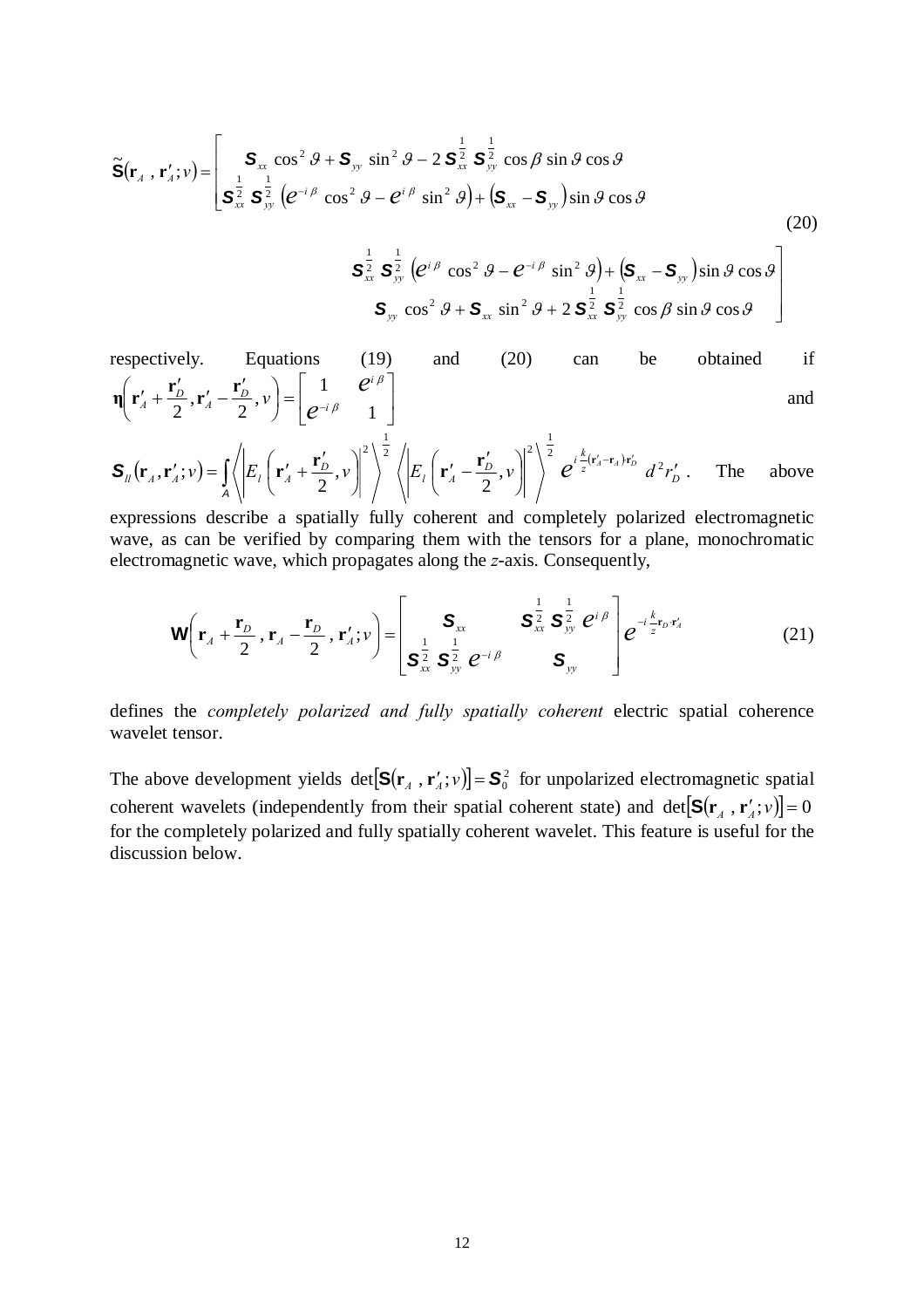# **5. THE POLARIZATION PARAMETER**

According to the former section, completely unpolarized electromagnetic spatial coherence wavelets satisfy the condition  $\eta_{xy} \left[ \mathbf{r}'_A + \frac{\mathbf{r}_D}{2}, \mathbf{r}'_A - \frac{\mathbf{r}_D}{2}; v \right] = 0$  $\left(\mathbf{r}'_A+\frac{\mathbf{r}'_D}{2},\mathbf{r}'_A-\frac{\mathbf{r}'_D}{2};v\right)$ ⎝  $\mathbf{r}'_A + \frac{\mathbf{r}'_D}{2}, \mathbf{r}'_A - \frac{\mathbf{r}'_D}{2}; \mathcal{V}$  $\eta_{xy} \left( \mathbf{r}'_4 + \frac{\mathbf{r}'_2}{2}, \mathbf{r}'_4 - \frac{\mathbf{r}'_2}{2}; v \right) = 0$  whereas  $\left|\frac{D}{2}, \mathbf{r}'_A - \frac{\mathbf{r}_D}{2}; v\right| = 1$  $\left(\mathbf{r}'_4+\frac{\mathbf{r}'_D}{2},\mathbf{r}'_A-\frac{\mathbf{r}'_D}{2};v\right)$ ⎝  $\mathbf{r}'_A + \frac{\mathbf{r}'_D}{2}$ ,  $\mathbf{r}'_A - \frac{\mathbf{r}'_D}{2}$ ;  $\mathcal{V}$  $\left|\eta_{rr}\left(\mathbf{r}'_4 + \frac{\mathbf{r}'_2}{2}, \mathbf{r}'_4 - \frac{\mathbf{r}'_2}{2}; \nu\right)\right| = 1$  holds for completely polarized ones. Then, it is completely reasonable to regard that partially polarized electromagnetic spatial coherence wavelets should achieve the condition  $0 < \left| \eta_{xy} \right| \left( \mathbf{r}'_A + \frac{\mathbf{r}_D}{2}, \mathbf{r}'_A - \frac{\mathbf{r}_D}{2}; \nu \right) < 1$ ⎠  $\left(\mathbf{r}'_4+\frac{\mathbf{r}'_D}{2},\mathbf{r}'_A-\frac{\mathbf{r}'_D}{2};v\right)$ ⎝  $<$   $\left| \eta_{xy} \right| \mathbf{r}'_A + \frac{\mathbf{r}'_D}{2}, \mathbf{r}'_A - \frac{\mathbf{r}'_D}{2}; v \right|$  $\left|\eta_{rr}\left(\mathbf{r}'_A+\frac{\mathbf{r}'_D}{2},\mathbf{r}'_A-\frac{\mathbf{r}'_D}{2};v\right)\right|$  < 1. Consequently, a *polarization parameter* should be defined for estimating how much the wavelets are polarized.

It could be performed by showing that the electric spatial coherence wavelet tensor, or more specifically the electric marginal power spectrum tensor, can be uniquely expressed in terms of a completely unpolarized component and a polarized component, i.e.  $S(r_A, r_A'; v)$  $\mathbf{S}_{unpol}(\mathbf{r}_A, \mathbf{r}'_A; v) + \mathbf{S}_{pol}(\mathbf{r}_A, \mathbf{r}'_A; v)$  with the property that det  $\left[\mathbf{S}_{pol}(\mathbf{r}_A, \mathbf{r}'_A; v)\right] = 0$ . Expressed in matrix notation,

$$
\mathbf{S}(\mathbf{r}_{A}, \mathbf{r}_{A}'; \nu) = \begin{bmatrix} \mathbf{S}_{xx} & \mathbf{S}_{xy} \\ \mathbf{S}_{yx} & \mathbf{S}_{yy} \end{bmatrix} = \mathbf{S}_{0} \begin{bmatrix} 1 & 0 \\ 0 & 1 \end{bmatrix} + \begin{bmatrix} \mathbf{S}_{xx}^{(pol)} & \mathbf{S}_{xy} \\ \mathbf{S}_{yx} & \mathbf{S}_{yy}^{(pol)} \end{bmatrix}
$$
(22)

and  $\mathbf{S}_{xx}^{(pol)}$   $\mathbf{S}_{yy}^{(pol)}$  –  $\mathbf{S}_{xy}$   $\mathbf{S}_{yx} = (\mathbf{S}_{xx} - \mathbf{S}_{0})(\mathbf{S}_{yy} - \mathbf{S}_{0}) - \mathbf{S}_{xy}$   $\mathbf{S}_{yx} = 0$ , so that,  $\det \left[ S(\mathbf{r}_A^{\prime}, \mathbf{r}_A^{\prime}; v) \right] = S_0^2$ . Therefore,

$$
\mathbf{S}_0^2 - \mathbf{S}_0 \left( \mathbf{S}_{xx} + \mathbf{S}_{yy} \right) + \mathbf{S}_{xx} \mathbf{S}_{yy} = \mathbf{S}_0^2 - \mathbf{S}_0 \ tr \left[ \mathbf{S} (\mathbf{r}_A \ , \mathbf{r}'_A; v) \right] + \det \left[ \mathbf{S} (\mathbf{r}_A \ , \mathbf{r}'_A; v) \right] = 0 \,, \tag{23}
$$

whose solution for  $S_0$  is

$$
\mathbf{S}_0^{(\pm)} = \frac{1}{2} \left\{ tr \left[ \mathbf{S}(\mathbf{r}_A^-, \mathbf{r}_A'; v) \right] \pm \left( tr^2 \left[ \mathbf{S}(\mathbf{r}_A^-, \mathbf{r}_A'; v) \right] - 4 \det \left[ \mathbf{S}(\mathbf{r}_A^-, \mathbf{r}_A'; v) \right] \right)^{\frac{1}{2}} \right\}.
$$
 (24)

Consequently,

$$
\mathbf{S}_{xx}^{(pol)} = \frac{1}{2} \left\{ \mathbf{S}_{xx} - \mathbf{S}_{yy} \pm (tr^2 [\mathbf{S}(\mathbf{r}_A, \mathbf{r}'_A; v)] - 4 \det [\mathbf{S}(\mathbf{r}_A, \mathbf{r}'_A; v)] \right\}^{\frac{1}{2}} \right\}
$$
(25a)

and

$$
\mathbf{S}_{yy(\pm)}^{(pol)} = \frac{1}{2} \left\{ \mathbf{S}_{yy} - \mathbf{S}_{xx} \pm (tr^2 [\mathbf{S}(\mathbf{r}_A, \mathbf{r}'_A; v)] - 4 \det [\mathbf{S}(\mathbf{r}_A, \mathbf{r}'_A; v)] \right\}^{\frac{1}{2}} \right\}.
$$
 (25b)

To perform an appropriate choice of  $S_0$ ,  $S_{xx}^{(pol)}$  and  $S_{yy}^{(pol)}$  let us take into account that they should be locally real valued and positive definite, i.e.  $S_0 \ge 0$ ,  $S_{xx}^{(pol)} \ge 0$  and  $S_{yy}^{(pol)} \ge 0$  for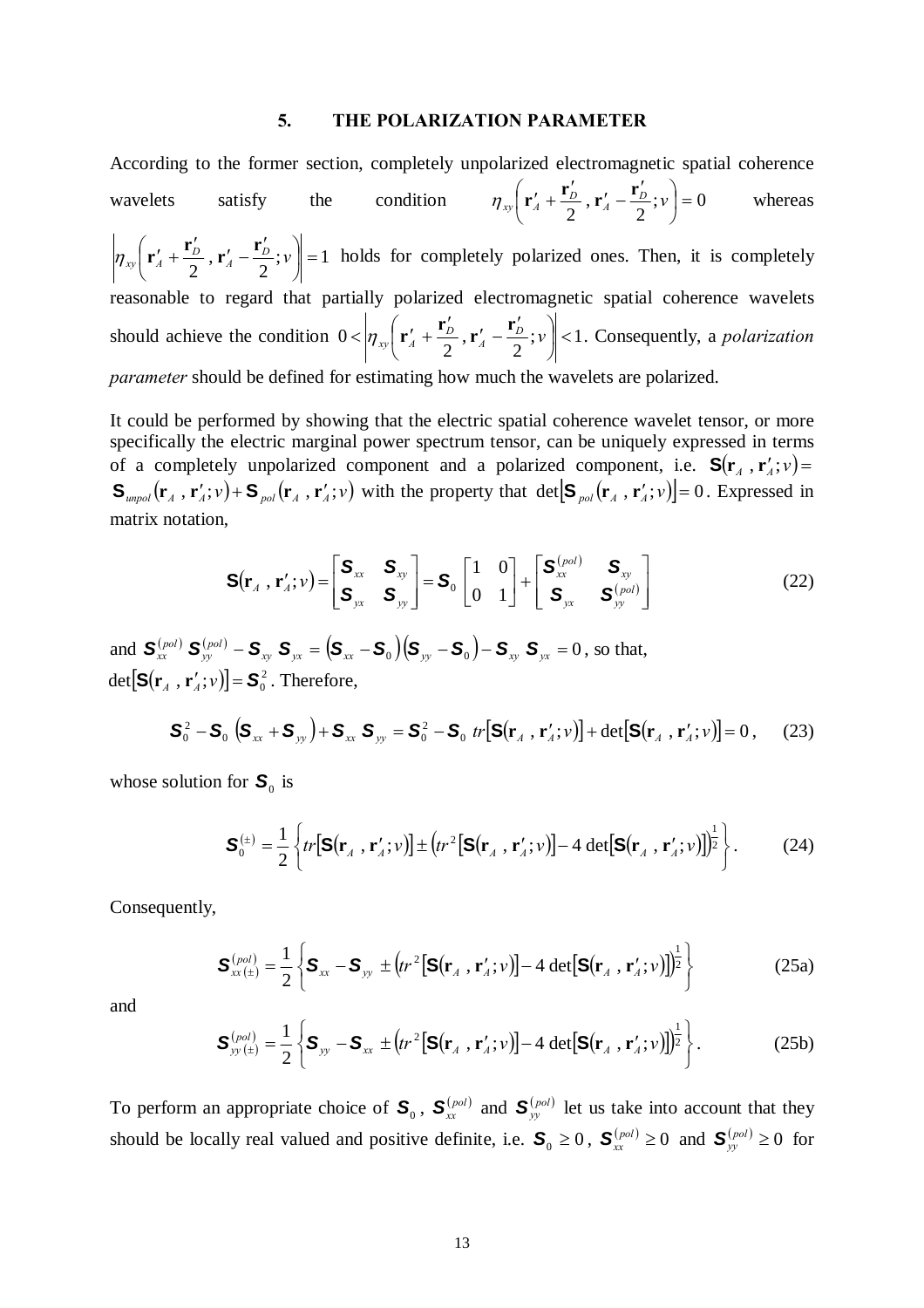$\mathbf{r}'_D = 0$ , because  $\mathbf{S}_{ll}(\mathbf{r}_A, \mathbf{r}'_A; v) \Big|_{\mathbf{r}'_D = 0} = \lambda z \left\langle \left| E_l(\mathbf{r}'_A, v) \right|^2 \right\rangle \ge 0$ . As a consequence, the relationship [8]

$$
\left(\!tr^2\!\left[\mathbf{S}(\mathbf{r}_A\,,\,\mathbf{r}'_A\,;\nu)\right]\!-\!4\,\det\!\left[\mathbf{S}(\mathbf{r}_A\,,\,\mathbf{r}'_A\,;\nu)\right]\!\right)^{\!\frac{1}{2}} = \!\left[\left(\mathbf{S}_{xx}-\mathbf{S}_{yy}\right)^{\!2}+4\!\left|\mathbf{S}_{xy}\right|^2\right]^{\!\frac{1}{2}} \geq \left|\mathbf{S}_{xx}-\mathbf{S}_{yy}\right|
$$

holds at least for  $\mathbf{r}'_D = 0$ . It is fulfilled if the values of  $\mathbf{S}_0^{(-)}$ ,  $\mathbf{S}_{xx}^{(pol)}$  and  $\mathbf{S}_{yy}^{(pol)}$  are chosen. Therefore, the electric marginal power spectrum tensor can be univocally expressed by replacing them in equation (22). The above results also yield

$$
tr\Big[\mathbf{S}_{pol}\big(\mathbf{r}_A\,,\,\mathbf{r}_A';v\big)\Big] = \big(tr^2\big[\mathbf{S}\big(\mathbf{r}_A\,,\,\mathbf{r}_A';v\big)\big] - 4\,\det\big[\mathbf{S}\big(\mathbf{r}_A\,,\,\mathbf{r}_A';v\big)\big]\big)^{\frac{1}{2}}\,. \tag{26}
$$

It represents the electric energy density of the polarized component of the electromagnetic spatial coherence wavelet that propagates from  $\mathbf{r}'_A$  to  $\mathbf{r}_A$ . Such an amount of energy can be cosine-like modulated by contributions from the set of pairs of centres of secondary disturbance delimited by the complex degree of spatial coherence tensor around  $\mathbf{r}'_4$ .



**Fig. 3: Illustrating the non-local character of the polarization parameter** 

Thus, we define the *polarization parameter* of the electromagnetic wave in a similar fashion as the degree of polarization in Refs. [2, 8], i.e.:

$$
\mathbf{P}(\mathbf{r}_{A}, \mathbf{r}_{A}'; v) = \frac{tr[\mathbf{S}_{pol}(\mathbf{r}_{A}, \mathbf{r}_{A}'; v)]}{tr[\mathbf{S}(\mathbf{r}_{A}, \mathbf{r}_{A}'; v)]} = \frac{tr[\mathbf{S}_{coh}^{(pol)}(\mathbf{r}_{A}, \mathbf{r}_{A}'; v)]}{tr[\mathbf{S}(\mathbf{r}_{A}, \mathbf{r}_{A}'; v)]} = \sqrt{1 - \frac{4 \det[\mathbf{S}(\mathbf{r}_{A}, \mathbf{r}_{A}'; v)]}{tr[\mathbf{S}(\mathbf{r}_{A}, \mathbf{r}_{A}'; v)]}}.
$$
(27)

On account of equations (1) and (8),  $P(\mathbf{r}_A, \mathbf{r}'_A; v)$  describes how much the electromagnetic spatial coherence wavelet, that propagates from  $\mathbf{r}'_A$  to  $\mathbf{r}_A$ , is polarized, and additional insight can be addressed from it. According to the meaning of the spatial coherence wavelets [3, 7]  $P(\mathbf{r}_A, \mathbf{r}_A'; v)$  can be considered as a descriptor of a causal relationship between the aperture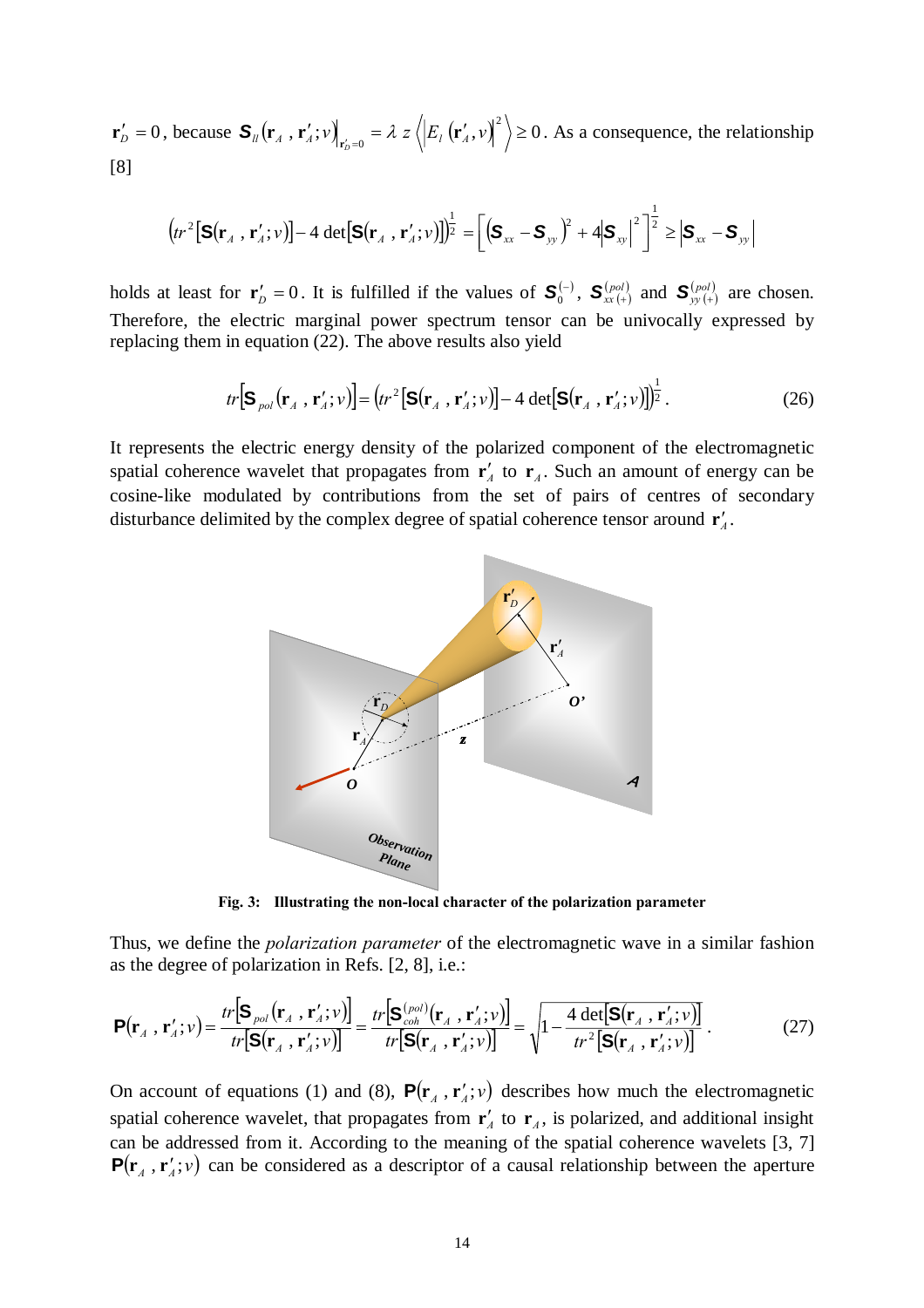and the observation plane, which estimates the effect of the correlation properties of the electric field vector within the region  $\mathbf{r}'_A \pm \frac{\mathbf{I}_D}{2}$  $\mathbf{r}'_4 \pm \frac{\mathbf{r}'_2}{2}$ , given by the tensor  $\mathbf{\eta} \left( \mathbf{r}'_4 + \frac{\mathbf{r}'_2}{2} , \mathbf{r}'_4 - \frac{\mathbf{r}'_2}{2} , \nu \right)$ ⎠  $\left(\mathbf{r}'_A+\frac{\mathbf{r}'_D}{2},\mathbf{r}'_A-\frac{\mathbf{r}'_D}{2},\mathbf{v}\right)$ ⎝  $\eta \left( \mathbf{r}'_A + \frac{\mathbf{r}'_D}{2}, \mathbf{r}'_A - \frac{\mathbf{r}'_D}{2}, \nu \right),$ onto the polarization state within the vicinity  $\mathbf{r}_A \pm \frac{\mathbf{I}_D}{2}$  $\mathbf{r}_4 \pm \frac{\mathbf{r}_D}{\epsilon}$  specified by the electric wavelet tensor  $\left( \mathbf{r}_{\scriptscriptstyle{A}}^{}, \mathbf{r}_{\scriptscriptstyle{A}}^{\prime} ; v \right) \, e^{-i \frac{k}{z} \mathbf{r}_{\scriptscriptstyle{D}} \cdot \mathbf{r}_{\scriptscriptstyle{A}}^{\prime}}$  $\left(\mathbf{r}_A + \frac{\mathbf{r}_D}{2}, \mathbf{r}_A - \frac{\mathbf{r}_D}{2}, \mathbf{r}_A'; v\right) = \mathbf{S}(\mathbf{r}_A, \mathbf{r}_A'; v) e^{-i\frac{k}{z}\mathbf{r}_D \cdot \mathbf{r}_A'}$  $\mathbf{W}\left(\mathbf{r}_A + \frac{\mathbf{r}_D}{2}, \mathbf{r}_A - \frac{\mathbf{r}_D}{2}, \mathbf{r}_A'; v\right) = \mathbf{S}(\mathbf{r}_A, \mathbf{r}_A'; v) e^{-i\frac{k}{2}\mathbf{r}_D \cdot \mathbf{r}_A'}$ , as depicted in Figure 3.

Indeed,  $P(\mathbf{r}_A, \mathbf{r}'_A; v)$  is a real valued and positive definite parameter that fulfills the condition  $0 \leq P(\mathbf{r}_{A}, \mathbf{r}'_{A}; v) \leq 1$ , which yields  $tr[S(\mathbf{r}_{A}, \mathbf{r}'_{A}; v)] \geq 2 \sqrt{\det[S(\mathbf{r}_{A}, \mathbf{r}'_{A}; v)]}$ . Then,  $tr[\mathbf{S}(\mathbf{r}_A, \mathbf{r}_A'; v)] = 2 \sqrt{\det[\mathbf{S}(\mathbf{r}_A, \mathbf{r}_A'; v)]}$  implies  $\mathbf{P}(\mathbf{r}_A, \mathbf{r}_A'; v) = 0$ , i.e. the electromagnetic spatial coherence wavelets should be completely unpolarized. It is fulfilled if  $S_{xx} = S_{yy} = S_0$ and  $S_{xy} = 0$ , so that  $W\left[r_A + \frac{r_D}{2}, r_A - \frac{r_D}{2}, r_A'; v\right] = S_0(r_A, r_A'; v) e^{-\frac{r_D}{2}r_A} \left[\begin{array}{cc} 1 & 0 \\ 0 & 1 \end{array}\right]$ ⎦  $\begin{vmatrix} 1 & 0 \\ 0 & 1 \end{vmatrix}$  $\left(\mathbf{r}_A + \frac{\mathbf{r}_D}{2}, \mathbf{r}_A - \frac{\mathbf{r}_D}{2}, \mathbf{r}_A'; v\right) = \mathbf{S}_0\left(\mathbf{r}_A, \mathbf{r}_A'; v\right) e^{-i\frac{k}{2}\mathbf{r}_D \cdot \mathbf{r}_A'}$ ⎝  $\left(\mathbf{r}_4 + \frac{\mathbf{r}_D}{\cdot}, \mathbf{r}_4 - \frac{\mathbf{r}_D}{\cdot}, \mathbf{r}'_4; v\right) = \mathbf{S}_0(\mathbf{r}_4, \mathbf{r}'_4; v) e^{-i\frac{k}{2}\mathbf{r}_D \cdot \mathbf{r}'_4}$  $\left(\frac{\dot{r}_D}{2}, \mathbf{r}_A - \frac{\mathbf{r}_D}{2}, \mathbf{r}'_A; v\right) = \mathbf{S}_0(\mathbf{r}_A, \mathbf{r}'_A; v) e^{-i\frac{k}{z}\mathbf{r}_D \cdot \mathbf{r}'_A} \begin{bmatrix} 1 & 0 \\ 0 & 1 \end{bmatrix}$  $W\left(\mathbf{r}_A + \frac{\mathbf{r}_D}{2}, \mathbf{r}_A - \frac{\mathbf{r}_D}{2}, \mathbf{r}_A'; v\right) = \mathbf{S}_0\left(\mathbf{r}_A, \mathbf{r}_A'; v\right) e^{-i\frac{k}{2}\mathbf{r}_D \cdot \mathbf{r}_A'}\begin{bmatrix} 1 & 0 \\ 0 & 1 \end{bmatrix}$ . Expressed differently, there is no specific polarization state within  $\mathbf{r}_A \pm \frac{\mathbf{I}_D}{2}$  $\mathbf{r}_4 \pm \frac{\mathbf{r}_D}{2}$  because the mutually orthogonal components of the electric field vector at any pair of points within the vicinity  $\frac{I}{A} \pm \frac{I}{2}$  $\mathbf{r}'_4 \pm \frac{\mathbf{r}'_D}{2}$  are uncorrelated.

If det  $[\mathbf{S}(\mathbf{r}_A, \mathbf{r}_A'; v)] = 0$  then  $\mathbf{P}(\mathbf{r}_A, \mathbf{r}_A'; v) = 1$  holds, i.e. the electromagnetic spatial coherence wavelets should be completely polarized. Such waves exhibit the property  $S_{xx} S_{yy} = |S_{xy}|^2$ , and equation (21) describes the fully spatially coherent case. This property establishes the correlation between mutually orthogonal components of the electric field vector at any pair of points within  $\mathbf{r}'_A \pm \frac{\mathbf{r}_D}{2}$  $\mathbf{r}'_A \pm \frac{\mathbf{r}'_D}{2}$  required to obtain a well-defined polarization state within  $\mathbf{r}_A \pm \frac{\mathbf{r}_D}{2}$  $\mathbf{r}_4 \pm \frac{\mathbf{r}_D}{2}$ . In the same sense, the wavelets will be partially polarized if  $0 < P(\mathbf{r}_A, \mathbf{r}_A'; v) < 1$ .

The feature that this causal relationship involves surroundings of points on each plane suggests the existence of *polarization domains*, that is, regions on a plane across which the polarization state remains unchanged, and therefore the polarization parameter takes the same value for all points within the particular domain. They are determined by superimposing the contributions of all the electromagnetic spatial coherence wavelets to each surrounding area

2  $A \pm \frac{D}{2}$  $\mathbf{r}_4 \pm \frac{\mathbf{r}_D}{\epsilon}$ . So, if all of them are completely polarized in the same polarization state, this state of

polarization should characterize the area  $\mathbf{r}_A \pm \frac{\mathbf{r}_D}{2}$  $\mathbf{r}_4 \pm \frac{\mathbf{r}_D}{\cdot}$ .

2

Thus, the polarization domain will be arbitrary great if the above condition holds for every vicinity  $\mathbf{r}_A \pm \frac{\mathbf{r}_D}{2}$  $\mathbf{r}_4 \pm \frac{\mathbf{r}_D}{\epsilon}$ . However, because of the superposition of contributions, the polarization domains can become arbitrary small. In this case, the wave will be completely polarized at all points  $r_A$  but the state of polarization will change point-to-point. For example, it occurs if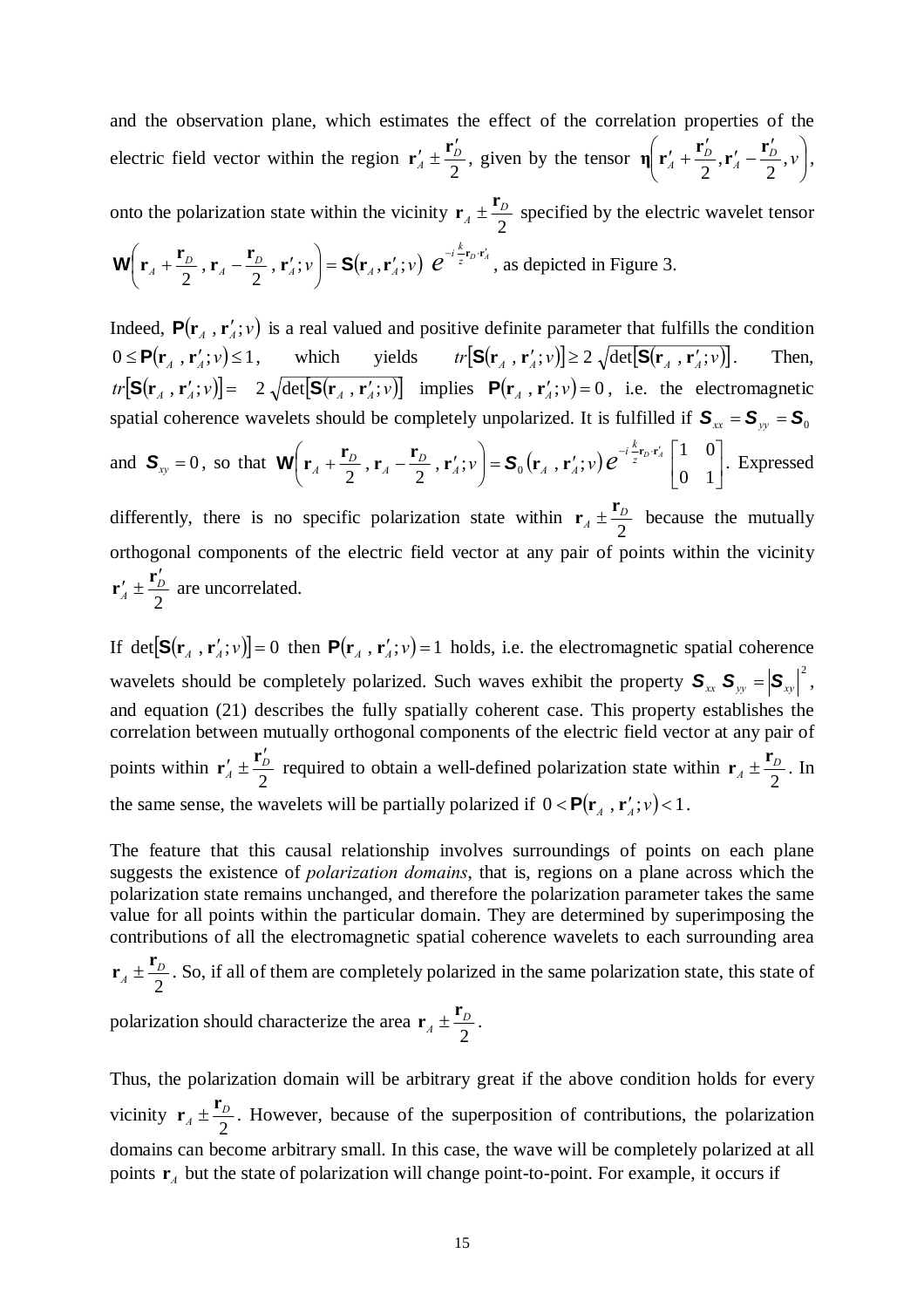$$
\mathbf{\eta}\left(\mathbf{r}'_{A}+\frac{\mathbf{r}'_{D}}{2},\mathbf{r}'_{A}-\frac{\mathbf{r}'_{D}}{2},\nu\right)=\lambda z\left[\begin{matrix}\eta_{xx} & \eta_{xy}\left(\mathbf{r}'_{A}\right)\delta\left(\mathbf{r}'_{D}\right) \\ \eta_{yx}\left(\mathbf{r}'_{A}\right)\delta\left(\mathbf{r}'_{D}\right) & \eta_{yy}\end{matrix}\right].
$$

Thus, the electric spatial coherence wavelet tensor will take the form

$$
\mathbf{W}\left(\mathbf{r}_{A}+\frac{\mathbf{r}_{D}}{2},\mathbf{r}_{A}-\frac{\mathbf{r}_{D}}{2},\mathbf{r}'_{A};\nu\right)=\lambda z e^{-i\frac{k}{z}\mathbf{r}_{D}\cdot\mathbf{r}'_{A}}
$$
\n
$$
\left[\begin{matrix}\n\mathbf{S}_{xx}(\mathbf{r}_{A},\mathbf{r}'_{A};\nu) & \sqrt{\left|E_{x}(\mathbf{r}'_{A},\nu)\right|^{2}\right|^{2}}\frac{1}{2}\n\sqrt{\left|E_{y}(\mathbf{r}'_{A},\nu)\right|^{2}}\n\sqrt{\left|E_{y}(\mathbf{r}'_{A},\nu)\right|^{2}}\n\sqrt{\left|E_{y}(\mathbf{r}'_{A},\nu)\right|^{2}}\n\sqrt{\left|E_{y}(\mathbf{r}'_{A},\nu)\right|^{2}}\n\sqrt{\left|E_{y}(\mathbf{r}'_{A},\nu)\right|^{2}}\n\end{matrix}\right]
$$

with

$$
\mathbf{S}_{ll}(\mathbf{r}_A,\mathbf{r}_A';v) = \iint_A \left\langle \left| E_l \left( \mathbf{r}_A' + \frac{\mathbf{r}_D'}{2}, v \right) \right|^2 \right\rangle^{\frac{1}{2}} \eta_{ll} \left( \mathbf{r}_A' + \frac{\mathbf{r}_D'}{2}, \mathbf{r}_A' - \frac{\mathbf{r}_D'}{2}, v \right) \left\langle \left| E_l \left( \mathbf{r}_A' - \frac{\mathbf{r}_D'}{2}, v \right) \right|^2 \right\rangle^{\frac{1}{2}} e^{i \frac{k}{z} (\mathbf{r}_A' - \mathbf{r}_A') \mathbf{r}_D'} d^2 r_D' d^2 \mathbf{r}_D' d^2 \mathbf{r}_D' d^2 \mathbf{r}_D' d^2 \mathbf{r}_D' d^2 \mathbf{r}_D' d^2 \mathbf{r}_D' d^2 \mathbf{r}_D' d^2 \mathbf{r}_D' d^2 \mathbf{r}_D' d^2 \mathbf{r}_D' d^2 \mathbf{r}_D' d^2 \mathbf{r}_D' d^2 \mathbf{r}_D' d^2 \mathbf{r}_D' d^2 \mathbf{r}_D' d^2 \mathbf{r}_D' d^2 \mathbf{r}_D' d^2 \mathbf{r}_D' d^2 \mathbf{r}_D' d^2 \mathbf{r}_D' d^2 \mathbf{r}_D' d^2 \mathbf{r}_D' d^2 \mathbf{r}_D' d^2 \mathbf{r}_D' d^2 \mathbf{r}_D' d^2 \mathbf{r}_D' d^2 \mathbf{r}_D' d^2 \mathbf{r}_D' d^2 \mathbf{r}_D' d^2 \mathbf{r}_D' d^2 \mathbf{r}_D' d^2 \mathbf{r}_D' d^2 \mathbf{r}_D' d^2 \mathbf{r}_D' d^2 \mathbf{r}_D' d^2 \mathbf{r}_D' d^2 \mathbf{r}_D' d^2 \mathbf{r}_D' d^2 \mathbf{r}_D' d^2 \mathbf{r}_D' d^2 \mathbf{r}_D' d^2 \mathbf{r}_D' d^2 \mathbf{r}_D' d^2 \mathbf{r}_D' d^2 \mathbf{r}_D' d^2 \mathbf{r}_D' d^2 \mathbf{r}_D' d^2 \mathbf{r}_
$$

and the polarization parameter will be given by

$$
\mathbf{P}(\mathbf{r}_{A}, \mathbf{r}_{A}'; v) = \sqrt{1 - \frac{4 \mathbf{S}_{xx} \mathbf{S}_{yy}}{\left[\mathbf{S}_{xx}(\mathbf{r}_{A}, \mathbf{r}_{A}'; v) + \mathbf{S}_{yy}(\mathbf{r}_{A}, \mathbf{r}_{A}'; v)\right]^{2}}}\left[1 - \frac{\left\langle \left|E_{x}(\mathbf{r}_{A}', v)\right|^{2}\right\rangle \left\langle \left|E_{y}(\mathbf{r}_{A}', v)\right|^{2}\right\rangle}{\mathbf{S}_{xx} \mathbf{S}_{yy}}\right|\eta_{xy}(\mathbf{r}_{A}', v)\right|^{2}}\right] > 0
$$

on account that  $\eta_{xy}(\mathbf{r}'_A, v) = \eta_{yx}^*(\mathbf{r}'_A, v)$ . This result means that those kinds of waves can change their polarization domains, and then their polarization state, with propagation in free space. It is not the case of a wave without polarization domains as we showed in the former section.

Fully spatially incoherent electromagnetic waves with arbitrary small polarization domains can also change their polarization states as they propagate. Indeed,  $\left( \mathbf{r}'_D \right) \Big| \begin{matrix} \cdot & \cdot & \cdot & \cdot \\ \cdot & \cdot & \cdot & \cdot \\ \cdot & \cdot & \cdot & \cdot \end{matrix} \Big|$ ⎦  $\begin{vmatrix} 1 & \eta_{xy} \\ n & 1 \end{vmatrix}$  $\left( \mathbf{r}'_A + \frac{\mathbf{r}'_D}{2}, \mathbf{r}'_A - \frac{\mathbf{r}'_D}{2}, \nu \right) = \lambda z \delta(\mathbf{r}'_D)$ ⎝  $\left(\mathbf{r}'_4+\frac{\mathbf{r}'_D}{2},\mathbf{r}'_4-\frac{\mathbf{r}'_L}{2}\right)$  $\left(\frac{r_D'}{2},\mathbf{r}_A'-\frac{\mathbf{r}_D'}{2},\nu\right) = \lambda z \delta(\mathbf{r}_D') \begin{bmatrix} 1 & \eta_{xy} \\ \eta_{yx} & 1 \end{bmatrix}$  $\mathcal{L}_A' + \frac{\mathbf{I}_D}{2}, \mathbf{r}_A' - \frac{\mathbf{I}_D}{2}, v$  =  $\lambda z \delta(\mathbf{r}_D') \bigg| \eta$  $\eta \left( \mathbf{r}'_A + \frac{\mathbf{r}'_D}{2}, \mathbf{r}'_A - \frac{\mathbf{r}'_D}{2}, \nu \right) = \lambda z \delta(\mathbf{r}'_D) \begin{vmatrix} 1 & \eta_{xy} \\ -\eta_{xy} \end{vmatrix}$  holds in this case, so that  $\langle \left( \mathbf{r}_A', v \right)^2 \rangle$   $\langle \left| E_x(\mathbf{r}_A', v) \right|^2 \rangle^2 \eta_{yy}(\mathbf{r}_A', v) \langle \left| E_y(\mathbf{r}_A', v) \right|^2 \rangle$  $(\mathbf{r}'_A, v)^2 \rangle^2 \eta_{yx}(\mathbf{r}'_A, v) \langle |E_y(\mathbf{r}'_A, v)|^2 \rangle^2$   $\langle |E_y(\mathbf{r}'_A, v)|^2 \rangle$  $\overline{\mathcal{L}}$  $\overline{\phantom{a}}$  $\overline{\mathcal{L}}$ ⎦  $\overline{\mathcal{L}}$  $\mathsf{L}$  $\mathsf{L}$  $\mathsf{L}$  $\mathsf{L}$ ⎣  $\mathsf{L}$  $\langle v'_1, v \rangle^2 \rangle^2 \eta_{\text{av}}(\mathbf{r}'_1, v) \langle |E_{\text{av}}(\mathbf{r}'_1, v)|^2 \rangle^2$   $\langle |E_{\text{av}}(\mathbf{r}'_1, v)|^2 \rangle$  $\langle E_r(\mathbf{r}'_1, v) \rangle^2 \rangle = \langle E_r(\mathbf{r}'_1, v) \rangle^2 \eta_{rr}(\mathbf{r}'_1, v) \langle E_r(\mathbf{r}'_1, v) \rangle$  $\vert$  = ⎠  $\left(\mathbf{r}_{A}+\frac{\mathbf{r}_{D}}{2},\mathbf{r}_{A}-\frac{\mathbf{r}_{D}}{2},\mathbf{r}_{A}^{\prime};\nu\right)$ ⎝  $\left(\mathbf{r}_A + \frac{\mathbf{r}_D}{2}, \mathbf{r}_A - \frac{\mathbf{r}_D}{2}, \mathbf{r}_A'; v\right) = \lambda z \ e^{-i\frac{k}{z}\mathbf{r}_D \cdot \mathbf{r}_A'}$  $2\frac{1}{2}$  (1)  $\sqrt{|\mathbf{r}|}$  (1)  $\sqrt{2}\frac{1}{2}$  / $\sqrt{|\mathbf{r}|}$  (1)  $\sqrt{2}$ 2 2)  $\sqrt{|\mathbf{r}_1(r)|^2} \frac{1}{2} (r)^{\frac{1}{2}} \sqrt{|\mathbf{r}_1(r)|^2} \frac{1}{2}$  $\langle v, v \rangle |^{2} \rangle^{2} \eta_{yx}(\mathbf{r}'_{4}, v) \langle |E_{y}(\mathbf{r}'_{4}, v)|^{2} \rangle^{2}$   $\langle |E_{y}(\mathbf{r}'_{4}, v)|^{2} \rangle^{2}$  $\langle \langle \mathbf{E}_{\mathbf{x}}(\mathbf{r}'_A, \mathbf{v}) \rangle \rangle^2 \eta_{\mathbf{w}}(\mathbf{r}'_A, \mathbf{v}) \langle \mathbf{E}_{\mathbf{v}}(\mathbf{r}'_A, \mathbf{v}) \rangle$  $E_x(\mathbf{r}'_A, v) \sim \eta_{yx}(\mathbf{r}'_A, v) \langle |E_y(\mathbf{r}'_A, v)|^2 \rangle^2$   $\langle |E_y(\mathbf{r}'_A, v)|^2 \rangle$  $E_x(\mathbf{r}'_A, v)$   $\rightarrow$   $\langle E_x(\mathbf{r}'_A, v) \rangle^2 \rangle^2 \eta_{yy}(\mathbf{r}'_A, v) \langle E_y(\mathbf{r}'_A, v) \rangle$  $\left\{ \left( \left| \begin{array}{c} \mathcal{U}_A, \mathcal{V}_A \end{array} \right| \right) \middle| \left| \begin{array}{c} \mathcal{U}_A, \mathcal{V}_A \end{array} \right| \right\}$  $\left| \sum_{x} \left( \mathbf{I}_{A}, V \right) \right| / \left| \sum_{x} \left( \mathbf{I}_{A}, V \right) \right| / \left| \sum_{y} \left( \mathbf{I}_{A}, V \right) \right| \right|$  $A + \frac{I_D}{2}$ ,  $\mathbf{r}_A - \frac{I_D}{2}$ ,  $\mathbf{r}'_A$  $W\left(\mathbf{r}_A + \frac{\mathbf{r}_D}{2}, \mathbf{r}_A - \frac{\mathbf{r}_D}{2}, \mathbf{r}_A'; v\right) = \lambda z e^{-i\frac{k}{z} \mathbf{r}_D \cdot \mathbf{r}_A'}$  $\left(\mathbf{r}'_A,\nu\right)^2$   $\left(\mathbf{r}'_A,\nu\right)$   $\left(\left|E_{\nu}(\mathbf{r}'_A,\nu)\right|^2\right)^2$   $\left(\left|E_{\nu}(\mathbf{r}'_A,\nu)\right|^2\right)^2$  $\langle E_r(\mathbf{r}'_A, v) \rangle^2 \rangle$   $\langle E_r(\mathbf{r}'_A, v) \rangle^2 \rangle^2 \eta_{rr}(\mathbf{r}'_A, v) \langle E_r(\mathbf{r}'_A, v) \rangle$ η η ,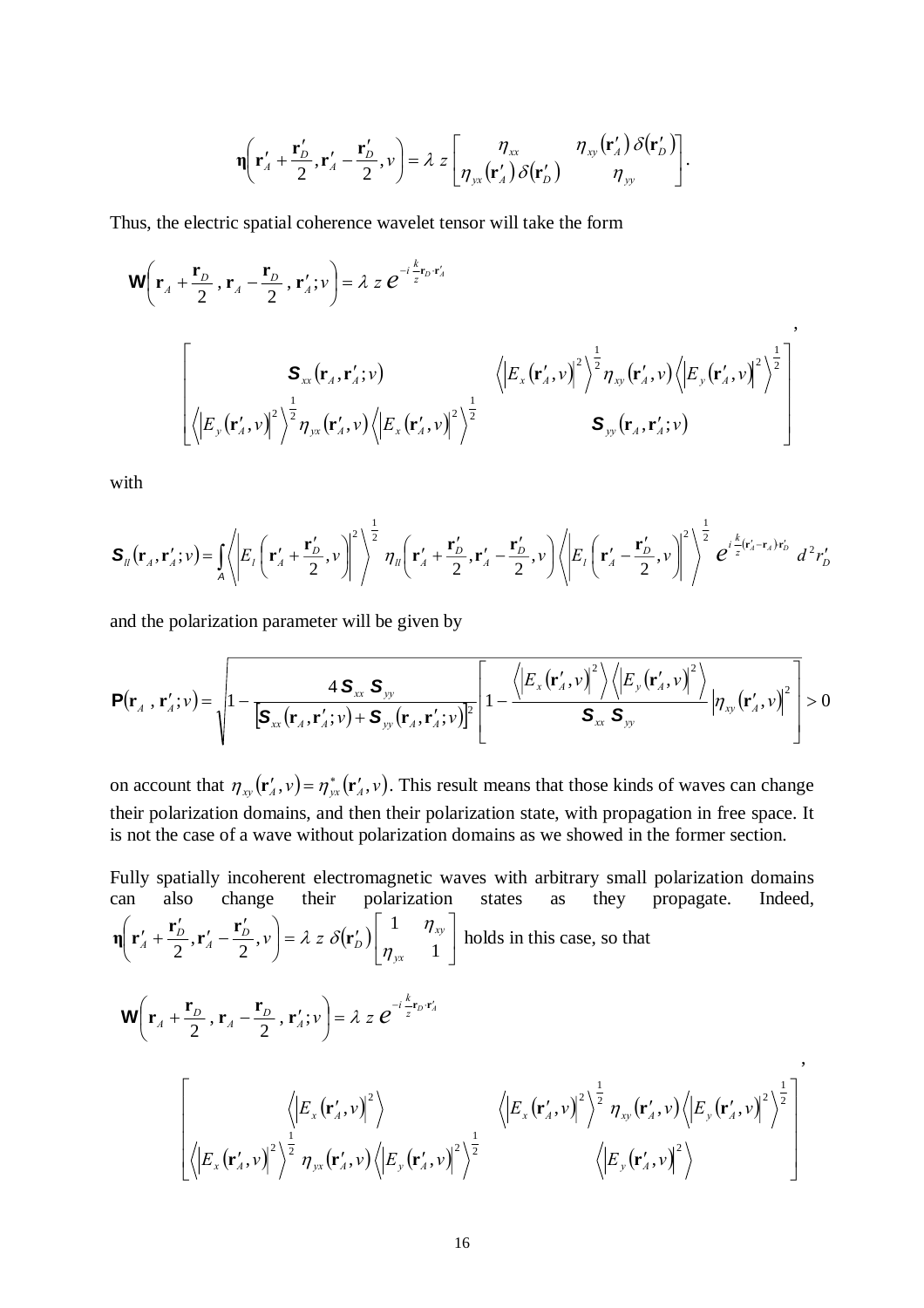and 
$$
\mathbf{P}(\mathbf{r}_A, \mathbf{r}_A'; v) = \sqrt{1 - \frac{4\left\langle \left| E_x(\mathbf{r}_A', v) \right|^2 \right\rangle \left\langle \left| E_y(\mathbf{r}_A', v) \right|^2 \right\rangle \left| 1 - \left| \eta_{xy}(\mathbf{r}_A', v) \right|^2 \right\rangle}}{\left[ \left\langle \left| E_x(\mathbf{r}_A', v) \right|^2 \right\rangle + \left\langle \left| E_y(\mathbf{r}_A', v) \right|^2 \right\rangle \right]^2}.
$$
 It follows

straightforwardly that  $\mathbf{P}(\mathbf{r}_A, \mathbf{r}_A'; v) = |\eta_{xy}(\mathbf{r}_A', v)|$  if  $\langle \left| E_x(\mathbf{r}_A', v) \right|^2 \rangle = \langle \left| E_y(\mathbf{r}_A', v) \right|^2 \rangle$ , i.e. the modulus of the off-diagonal elements of the tensor  $\eta \nvert r'_4 + \frac{r_0}{r_4}$ ,  $r'_4 - \frac{r_0}{r_5}$ ,  $v \nvert$ ⎠  $\left(\mathbf{r}'_4+\frac{\mathbf{r}'_D}{2},\mathbf{r}'_4-\frac{\mathbf{r}'_D}{2},\nu\right)$ ⎝  $\eta \left( \mathbf{r}'_A + \frac{\mathbf{r}'_D}{2}, \mathbf{r}'_A - \frac{\mathbf{r}'_D}{2}, \nu \right)$  provide a measurement of the polarization parameter in this case.

It is useful to regard the electrical cross-spectral density tensor for this kind of electromagnetic waves, because it provides a certain generalization of the Van Cittert – Zernike theorem. To this aim, we express that tensor at the observation plane as

$$
\mathbf{W}\left(\mathbf{r}_A + \frac{\mathbf{r}_D}{2}, \mathbf{r}_A - \frac{\mathbf{r}_D}{2}; \nu\right) = \begin{bmatrix} W_{xx} & 0 \\ 0 & W_{xx} \end{bmatrix} + \begin{bmatrix} 0 & W_{xy} \\ W_{yx} & 0 \end{bmatrix},
$$
(28)

where

$$
W_{ll}\left(\mathbf{r}_{A}+\frac{\mathbf{r}_{D}}{2},\mathbf{r}_{A}-\frac{\mathbf{r}_{D}}{2};\nu\right)=\frac{1}{\lambda z}e^{i\frac{k}{z}\mathbf{r}_{A}\cdot\mathbf{r}_{D}}\int_{A}\left\langle\left|E_{l}\left(\mathbf{r}_{A}^{\prime},\nu\right)\right|^{2}\right\rangle e^{-i\frac{k}{z}\mathbf{r}_{D}\cdot\mathbf{r}_{A}^{\prime}}d^{2}r_{A}^{\prime}\tag{29}
$$

and

$$
W_{lm}\left(\mathbf{r}_A + \frac{\mathbf{r}_D}{2}, \mathbf{r}_A - \frac{\mathbf{r}_D}{2}; \nu\right) = \frac{1}{\lambda z} e^{i\frac{k}{z}\mathbf{r}_A \cdot \mathbf{r}_D} \int_A \left\langle \left| E_l\left(\mathbf{r}_A', \nu\right) \right|^2 \right\rangle^{\frac{1}{2}} \eta_{lm}\left(\mathbf{r}_A', \nu\right) \left\langle \left| E_m\left(\mathbf{r}_A', \nu\right) \right|^2 \right\rangle^{\frac{1}{2}} e^{-i\frac{k}{z}\mathbf{r}_D \cdot \mathbf{r}_A'} d^2 r_A' \,,\tag{30}
$$

according to equation (4). It is apparent that the first matrix in equation (28) describes the spatial coherence rising of the wave, without changing its polarization state, as it propagates in free space. So, this term is corresponding to the classical Van Cittert – Zernike theorem. Furthermore, from the above reasoning, it follows that the second matrix is responsible for the changes in the polarization state of the wave along its propagation. Therefore, equations (28) to (30) constitute a generalization of the Van Cittert – Zernike theorem, which describes the changes in both spatial coherence and polarization of an electromagnetic wave emitted by a fully spatially incoherent and strictly locally polarized source. It is an alternative analysis to that fairly reported by Gori and collaborators [11].

If the result of the superposition of contributions at the neighbourhood  $\mathbf{r}_A \pm \frac{\mathbf{r}_D}{2}$  $\mathbf{r}_4 \pm \frac{\mathbf{r}_D}{\cdot}$  is completely unpolarized, there is no polarization domain associated to this vicinity. This can occur for any surrounding, in such a way that the electromagnetic wave will not exhibit polarization domains. Thus, equation (22) points out that an electromagnetic wave in any state of

polarization can be understood as the result of the superposition of a wave with specific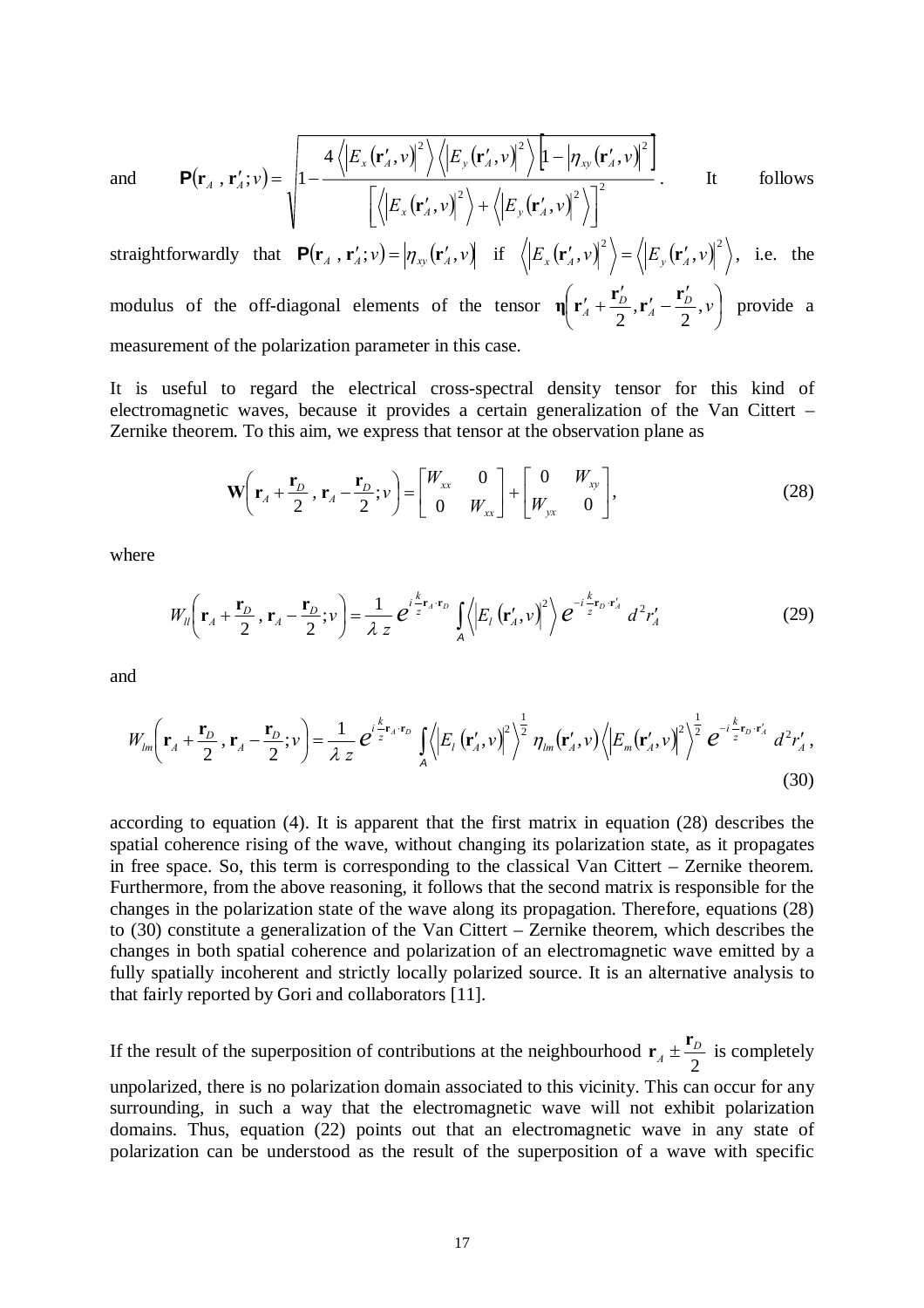polarization domains and a wave without domains. The second wave introduces the randomness in the domains of the first wave that characterizes the partial polarization.

Finally, it is worth remarking that a fully spatially incoherent electromagnetic wave might be fully polarized. It can be confirmed by passing natural light through a linear polarizer, attached at the *A* plane. Its transmission matrix is defined as [2]  $\left[T_{\text{\tiny LP}}(\theta)\right] = \begin{vmatrix} \cos\theta & \sin\theta & \sin^2\theta \end{vmatrix}$  $\overline{\phantom{a}}$ ⎤  $\mathsf{I}$  $\mathsf{I}$ ⎣  $\lfloor$ =  $\theta$  sin $\theta$  sin<sup>2</sup> $\theta$  $\theta$  cos  $\theta$  sin  $\theta$ θ 2 2 cos  $\cos^2 \theta$  cos  $sin\theta$   $sin$ *sin*  $\mathbf{T}_{\text{LP}}(\theta)$  |, with  $\theta$  the angle between the transmission axis of the polarizer and the *x*'-axis

Now,  $\eta \left| \mathbf{r}'_A + \frac{\mathbf{r}_D}{2}, \mathbf{r}'_A - \frac{\mathbf{r}_D}{2}, v \right| = \lambda z \delta(\mathbf{r}'_D) \Big|_{\Omega = 1}^{\Omega}$ ⎦  $\begin{vmatrix} 1 & 0 \\ 0 & 1 \end{vmatrix}$  $\left( \mathbf{r}'_A + \frac{\mathbf{r}'_D}{2}, \mathbf{r}'_A - \frac{\mathbf{r}'_D}{2}, v \right) = \lambda z \delta(\mathbf{r}'_D)$ ⎝  $\left(\mathbf{r}'_A+\frac{\mathbf{r}'_D}{2},\mathbf{r}'_A-\frac{\mathbf{r}'_L}{2}\right)$  $\eta \left( \mathbf{r}'_A + \frac{\mathbf{r}'_D}{2}, \mathbf{r}'_A - \frac{\mathbf{r}'_D}{2}, \nu \right) = \lambda z \delta(\mathbf{r}'_D) \begin{bmatrix} 1 & 0 \\ 0 & 1 \end{bmatrix}$  holds for natural light, so that the corresponding electric marginal power spectrum tensor [equation (8)] takes the form

$$
\mathbf{S}(\mathbf{r}_{A}, \mathbf{r}'_{A}; \nu) = \lambda z \begin{bmatrix} \langle \left| E_{x}(\mathbf{r}'_{A}, \nu) \right|^{2} \rangle & 0 \\ 0 & \langle \left| E_{y}(\mathbf{r}'_{A}, \nu) \right|^{2} \rangle \end{bmatrix}.
$$

After passing through the polarizer, it becomes

$$
\mathbf{T}_{\mathsf{LP}}(\theta) \, \mathbf{S}(\mathbf{r}_A \, , \, \mathbf{r}'_A; v) = \lambda \, z \left[ \begin{array}{cc} \left\langle \left| E_x(\mathbf{r}'_A, v) \right|^2 \right\rangle \cos^2 \theta & \left\langle \left| E_x(\mathbf{r}'_A, v) \right|^2 \right\rangle \sin \theta \cos \theta \\ \left\langle \left| E_y(\mathbf{r}'_A, v) \right|^2 \right\rangle \sin \theta \cos \theta & \left\langle \left| E_y(\mathbf{r}'_A, v) \right|^2 \right\rangle \sin^2 \theta \end{array} \right]
$$

and its trace and determinant are given by

$$
tr\left[\mathbf{T}_{\mathbf{LP}}(\theta)\,\mathbf{S}(\mathbf{r}_A\,,\,\mathbf{r}'_A;\nu)\right] = \lambda \; z \left[ \left\langle \left|E_x\left(\mathbf{r}'_A,\nu\right)\right|^2 \right\rangle \cos^2\theta + \left\langle \left|E_y\left(\mathbf{r}'_A,\nu\right)\right|^2 \right\rangle \sin^2\theta \right]
$$

and

$$
\det[\mathbf{T}_{\mathsf{LP}}(\theta)\,\mathbf{S}(\mathbf{r}_{A}\,,\,\mathbf{r}_{A}^{\prime};\nu)]=0
$$

respectively. Following equation (6), the power distribution at the observation plane behind the polarizer will be given by

$$
S(\mathbf{r}_A; v) = \langle w_x(v) \rangle \cos^2 \theta + \langle w_y(v) \rangle \sin^2 \theta,
$$

with  $\langle w_i (v) \rangle = \frac{1}{\lambda z} \int_A \langle \left| E_i (r'_A, v) \right|^2 \rangle d^2 r'_A$  $\left\langle \mu \left( v \right) \right\rangle = \frac{1}{\lambda z} \int_{A} \left\langle \left| E_{I} \left( \mathbf{r}'_{A}, v \right) \right|^{2} \right\rangle d^{2}r'_{A}$  $w_l(v) = \frac{1}{\lambda z} \int \left\langle \left| E_l \left( \mathbf{r}'_A, v \right)^2 \right\rangle d^2 r'_A$  the average energy density of the *l*-component of the

electric field vector. The power distribution at the observation plane will be given by the addition of the energy fractions provided by the projections of the electric field components along the transmission axis of the polarizer. This power distribution is corresponding to a fully spatially incoherent electromagnetic wave. However, according to equation (27), this wave is fully polarized, hence  $P(\mathbf{r}_A, \mathbf{r}_A'; v) = 1$  because det $[\mathbf{T_{LP}}(\theta) \mathbf{S}(\mathbf{r}_A', \mathbf{r}_A'; v)] = 0$ .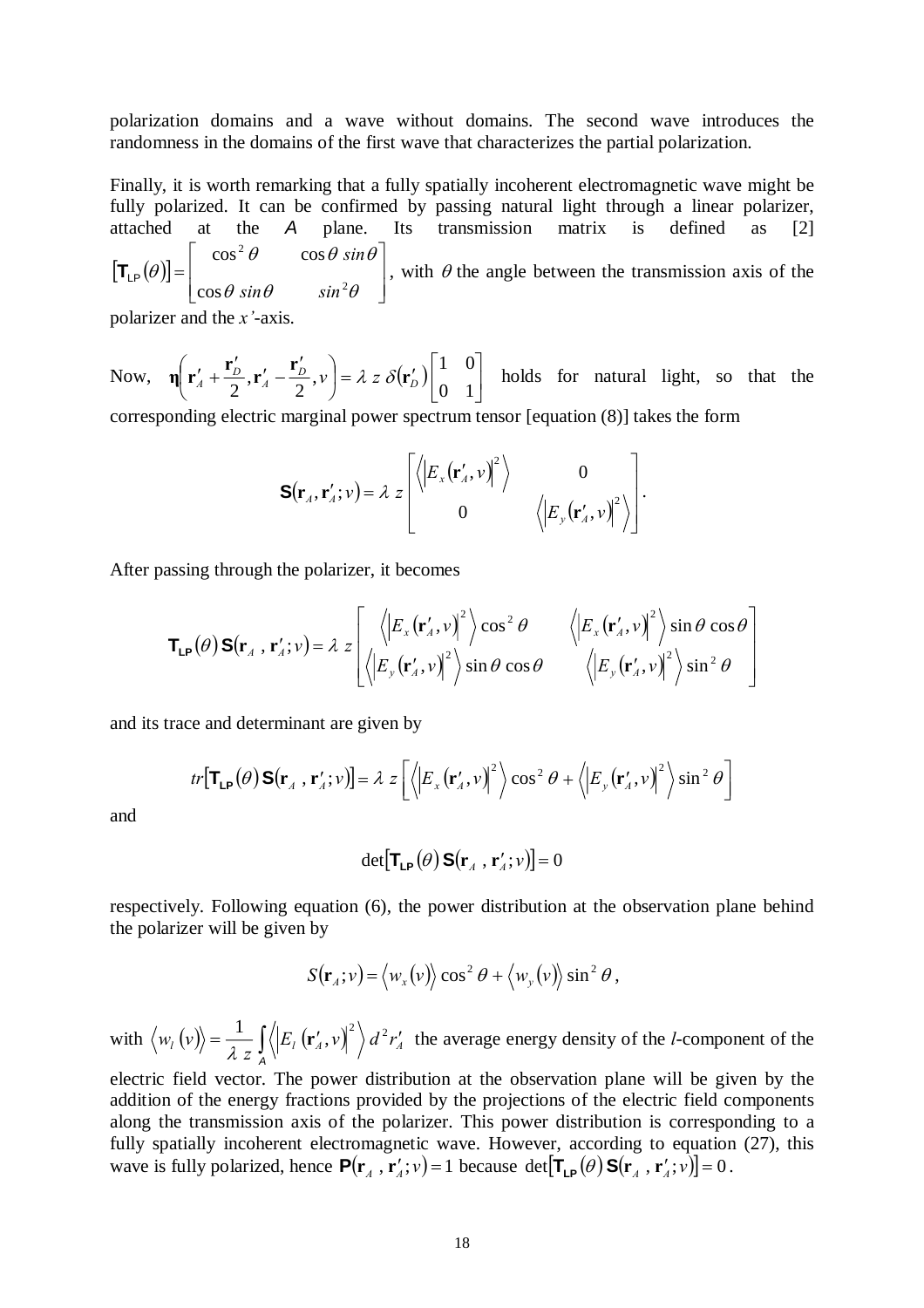# **CONCLUSION**

The recently introduced scalar concept of the spatial coherence wavelet is extended to the electromagnetic domain by means of bringing the spatial coherence wavelet tensor in the framework of the electromagnetic coherence theory. The mathematical properties of this tensor and its physical meaning are discussed throughout the text, allowing us to express in terms of this tensor quantity, the fundamental characteristics of the propagation of the electromagnetic waves in the free space.

This alternative approach to the study of the propagation of the electromagnetic waves, not only reproduces successfully the previous results, recently reported in the literature, but additionally it provides further insight about the causal relationship between the polarization states at different planes along the propagation path.

In this context, we introduced the polarization domains, defined as regions on the observation plane with a specific state of polarization, i.e. the polarization parameter will take a fixed value within each region. The changes in the state and in the parameter of polarization that an electromagnetic wave undergoes by propagation in the free space [18, 20] can be completely understood within the framework of the polarization domains.

## **Acknowledgments**

The authors are obliged to Prof. Dr. Fernando Medina (Universidad de Antioquia) for his helpful comments relating the discussion presented in this paper. This research was supported by the DIME of the Universidad Nacional de Colombia Sede Medellín and Professor Jurgen Kreuzer grants at Dalhousie University. This work was done within the framework of the Associateship Scheme of the Abdus Salam International Centre for Theoretical Physics, Trieste, Italy.